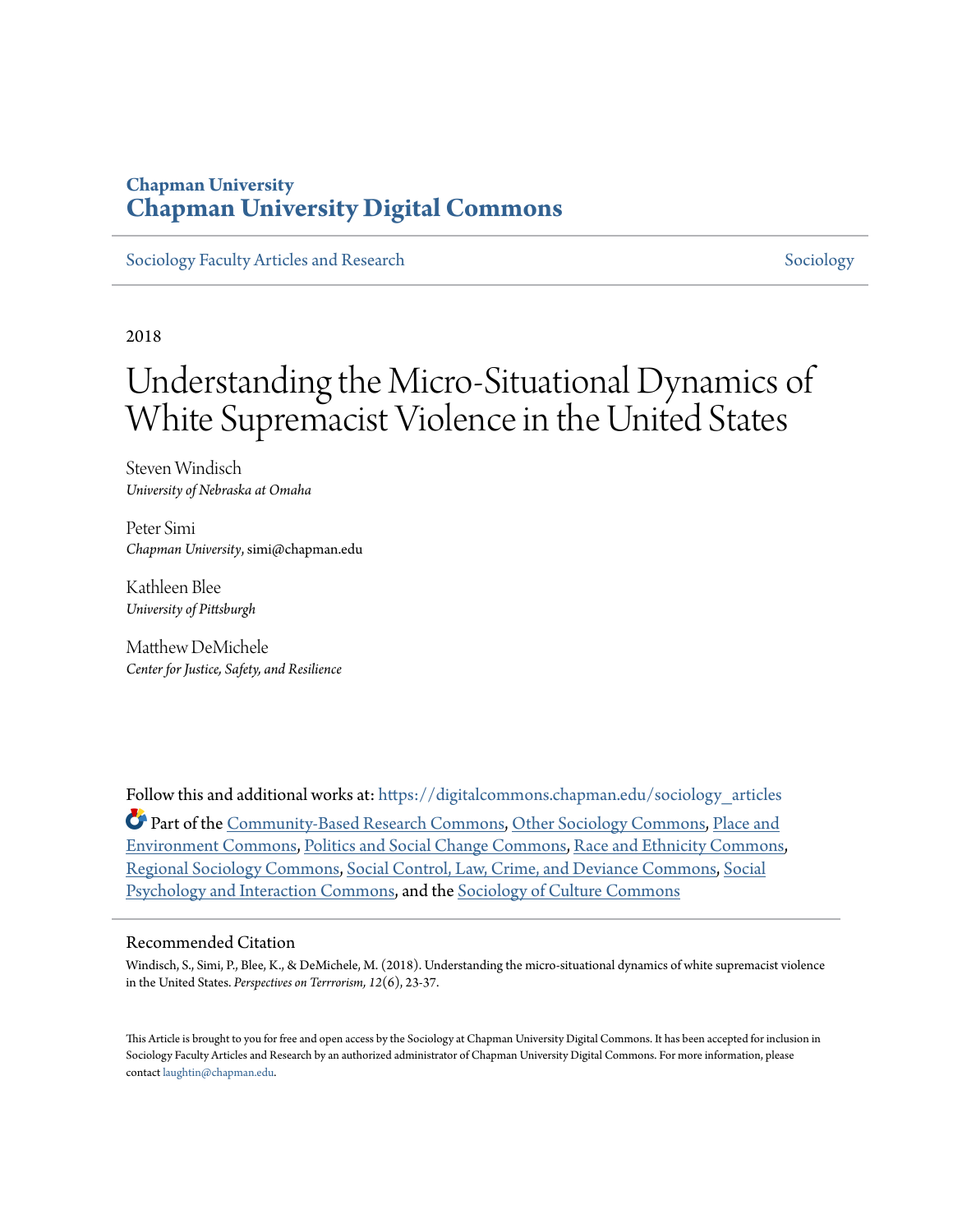### Understanding the Micro-Situational Dynamics of White Supremacist Violence in the United States

#### **Comments**

This article was originally published in *[Perspectives on Terrorism](https://www.universiteitleiden.nl/binaries/content/assets/customsites/perspectives-on-terrorism/2018/issue-6/a2-windisch-et-al.pdf)*, volume 12, issue 6, in 2018.

#### **Copyright**

Terrorism Research Initiative (TRI) and the Institute of Security and Global Affairs (ISGA)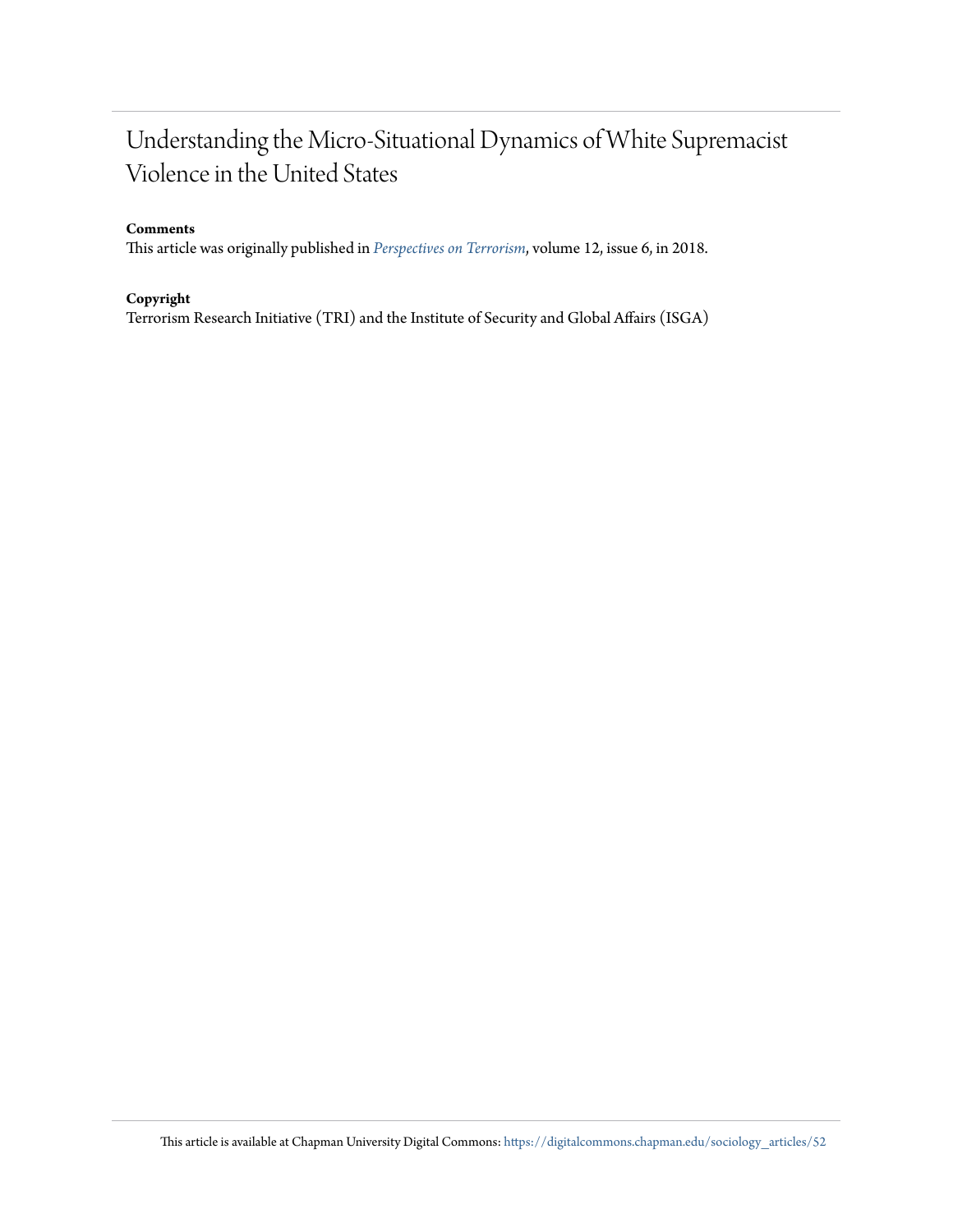### **Understanding the Micro-Situational Dynamics of White Supremacist Violence in the United States**

### **by Steven Windisch, Pete Simi, Kathleen Blee, and Matthew DeMichele**

### *Abstract*

*While substantial effort has been devoted to investigating the radicalization process and developing theories to explain why this occurs, surprisingly few studies offer explanations of the micro-situational factors that characterize how extremists accomplish violence. Relying on in-depth life history interviews with 89 former white supremacists, we analyzed the situational, emotional, and moral considerations surrounding white supremacist violence. Overall, we identified a variety of strategies white supremacists utilize for overcoming emotional and cognitive obstacles required to perform violent action. Furthermore, we also identified the callous effect of habitual violence. We conclude this article with suggestions for future research and recommendations for practitioners addressing terrorism prevention initiatives.*

**Keywords:** Violence, white supremacy, micro-level, life history interviews, desensitization

### *Introduction*

The study of violent offenders often relies on regional, national, or international factors as a way to understand the manifestation of violence. Today, there is a growing consensus among scholars that macro-level factors such as residential mobility, income inequality as well as population density and heterogeneity are associated with higher rates of violent crime.[1] Social scientists have also examined individual-level and situational factors surrounding violence such as the presence of weapons or drugs/alcohol, the role of bystanders, and certain personality characteristics (e.g., low self-control, psychopathology).[2] Each of these lines of research has added a great deal of insight by emphasizing how social structural features shape the nature and prevalence of violence as well as how internal and context-specific processes influence the expression of violence.

In the case of terrorism, violence is often discussed in the context of radicalization processes,[3] offender characteristics,[4] and distinctions between group-based and lone actor offenders.[5] Generally, violent extremists are presumed to possess strong ideological convictions that motivate their violence.[6] While radical ideologies are associated with violent performances, extremist violence does not derive directly from the presence of ideological justifications.[7] Rather, a variety of micro-level dynamics interact with radical ideologies to provoke and channel extremist violence through individual experiences.[8]

Despite wide recognition among academics of the rarity of terrorism,[9] prior theoretical explanations of violent extremism often take for granted the requirements necessary to commit an act of violence. This line of research often conflates attitudes and behaviors despite decades of social psychological research showing only weak connections between beliefs and actions.[10] Rather, violence is rare and more difficult to commit because humans are generally socialized toward non-violence and avoiding environments that put their safety at risk. For example, even under the most intense situational pressures that encourage violent action, front-line soldiers may intentionally miss their targets and/or refuse to kill enemy soldiers.[11] More generally, when situations involve violence, it is mostly "incompetent" fighting such as failing to hit one's target or hitting the wrong target.[12]

With that said, people can become violent when they are enmeshed in situations where cognitive and emotional controls (e.g., fear, personal responsibility) that guide their behavior in socially acceptable ways are suspended. Social scientists have identified a variety of social-psychological techniques that increase the likelihood of violence such as moral disengagement[13] and emotional dominance[14] as well as dehumanization and deindividuation.[15] The suppression of cognitive and emotional controls has multiple consequences including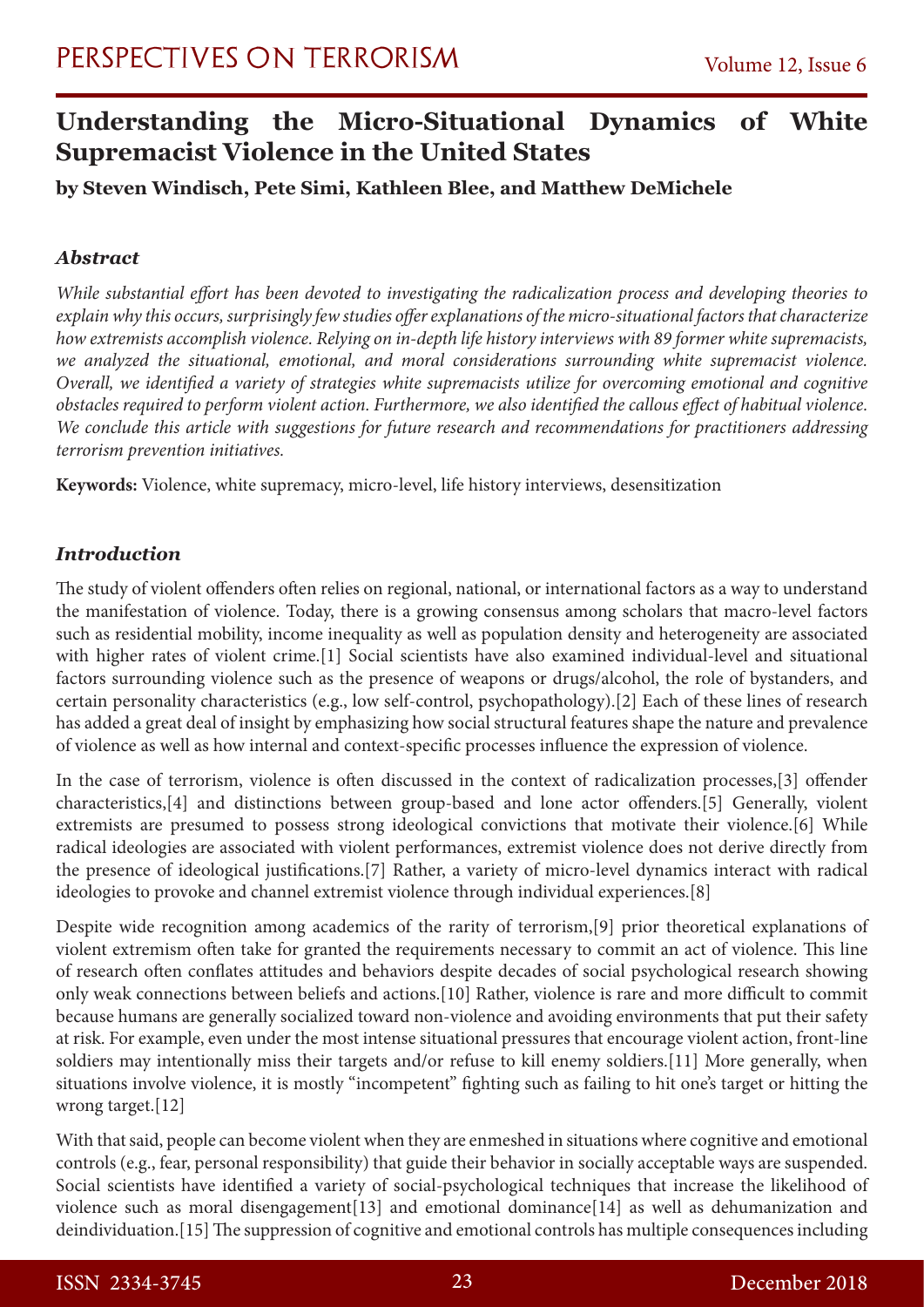the deactivation of self-awareness, hesitation, guilt, shame, and fear. When these mechanisms are present, it becomes possible for usually non-violent, morally virtuous people to commit acts of destructive cruelty.

In addition to explaining more ordinary, generic forms of violence,[16] the suppression of cognitive and emotional controls is also theorized to apply to extremist violence.[17] From this perspective, individuals who possess radical ideological beliefs are no better at violence than anyone else. Although motives and ideology are important in establishing a history of violence, extremists still experience cognitive and emotional barriers when facing an adversary.[18] In light of this, violent extremists may possess inclinations toward violent confrontation due to ideological convictions, but these individuals must still overcome some of the same micro-level obstacles as non-extremists in order to perform acts of violence.

To address the shortage of studies that focus on micro-situational factors related to how extremists accomplish violence, we analyze how white supremacists cognitively and emotionally express themselves while engaging in violent performances. Rather than focusing on extremism as a specialized type of violence, we adopt a perspective that emphasizes the importance of contextualizing extremism within the broader realm of violent behavior. In doing so, we ask the following question: Do white supremacists experience cognitive and emotional obstacles (e.g., fear, hesitation) prior to violent incidents, and if so, what strategies do they utilize for suppressing these feelings? In addition to our primary research question, we also investigate the emotional and cognitive transformations that white supremacists experience as a result of habitual violence. To answer these questions, we rely on extensive life history interviews with 89 former US white supremacists who see themselves as victims of a world that is on the brink of collapse,[19] unite around genocidal fantasies against racial, religious, and sexual minorities, and have extensive histories of involvement in violent activity.[20]

### *Suppressing Cognitive and Emotional Controls*

Although it is common for people to experience *conflict*, reaching a point of *violent conflict* is more difficult. A major obstacle to committing violence is suppressing cognitive and emotional controls such as fear, personal responsibility, and hesitation.[21] While numerous explanations may account for how people behave in socially acceptable ways, people generally avoid violence for two reasons. First, humans are typically socialized toward non-violence. Second, humans possess certain qualities such as the fear of being hurt by their opponent when violence is threatened.[22] Scholars focused on the situational dynamics of violence highlight a variety techniques that help suppress these controls.[23] For instance, while moral principles act as guides for prosocial behavior, humans have been found to selectively disengage these values prior to participating in antisocial behavior. Bandura refers to this process as *moral disengagement* in which people commit violence by diffusing personal responsibility, dehumanizing victims, minimizing consequences, and using language that rationalizes their actions (e.g. "collateral damage").[24]

Another technique involves *deindividuation*, which refers to a psychological state in which inner restraints are lost when "individuals are not seen or paid attention to as individuals."[25] Based on this perspective, humans naturally act in a rational, orderly, constrained manner and seek to inhibit socially unacceptable desires. For violence to occur; however, individuals must suppress these constraints through a process of deindividuation. According to Zimbardo, a number of micro-situational conditions can produce deindividuation such as wearing a mask to conceal one's face or blending in with a large group of attackers.[26] Overall, a substantial body of research has found that individuals who believed their identity was unknown were more likely to behave in an aggressive and punitive manner.[27]

Related to—but distinct from—moral disengagement and deindividualization is *emotional dominance*.[28] Based on this perspective, conflict between two parties generates a barrier to violence referred to as confrontational tension, which is characterized by fear and hesitation. When two parties clash, both sides will exchange insults and hostile gestures but typically stop short of violence. With that said, Collins introduces four pathways for overcoming confrontational tension, including: (1) targeting vulnerable victims; (2) participating in a group that encourages violence; (3) conducting clandestine attacks; and (4) fighting at a distance to avoid confronting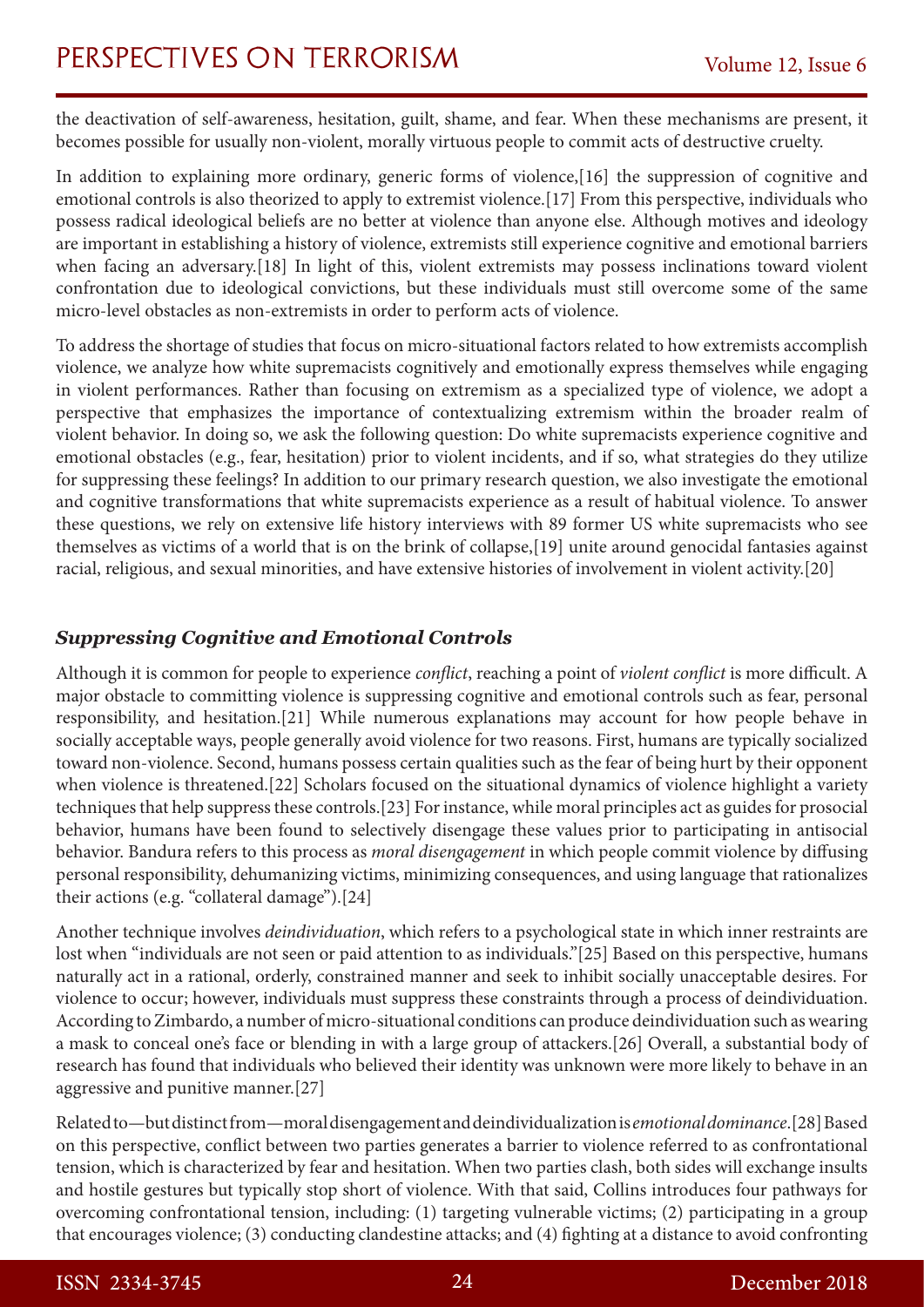the enemy face-to-face.[29] Individuals who utilize these pathways are able to suppress confrontational tension, which allows them to establish emotional dominance and attack their targets.

Based on this body of research, it appears that people can selectively deactivate cognitive and emotional controls that interfere with the commission of violent performances. While support for these claims has been found among non-extremists,[30] less research has focused on whether similar processes are also present among violent extremists.[31]

### *Methodology*

#### *Data Collection*

The current study relies on life history interviews with 89 individuals who self-identified as former white supremacists. We identified interviewees by snowball sampling from multiple starts to ensure variety in the location and type of extremist group.[32] We developed initial contacts for the snowball chains through a variety of means, including our research team's extensive prior research with active and inactive far-right extremists, identifying former extremists with a public presence (e.g., media, book authors), and using referrals from our project partners.[33] This snowball sampling procedure produced contacts that otherwise would not have been accessible using traditional means of sampling such as mailing lists.[34] Although snowball sampling minimizes the generalizability of the results, the goal of qualitative research in this case is the identification of social processes and describing causal mechanisms.

Our sampling method resulted in life history interviews with 89 former members of US white supremacist groups. Participants were interviewed in the places they now live, with 85 located in 24 states across all regions of the country and 4 in Canada. Participants ranged in age from 19 to 61 years. In terms of gender, the sample included 68 males and 21 females. 17 participants described their current socioeconomic status as lower class, 28 as working class, 31 as middle class, and 5 as upper class.[35] In terms of length of activism in white supremacism, participation ranged from 3 to 21 years.

#### *Procedures and Data Analysis*

Rapport was established prior to interviews through regular contact with participants via telephone and email. Interviews were conducted in private settings such as residential homes and hotel rooms as well as public settings such as restaurants and coffee shops.[36] Most of the interview was spent eliciting an in-depth life history to produce narratives that reflect the complexities and intersectionality of identity, ideology, and life experiences.[37]

The interviews included questions about broad phases of the participant's extremism, such as entry, involvement, and disengagement, with probes to encourage participants to elaborate on aspects of their life histories. Participants were asked to describe their childhood experiences as an initial starting point. Although participants were periodically asked direct questions to focus on specific topic areas, the interviews relied on an unstructured format intended to generate unsolicited data embedded in their personal narrative. We view the elicited narratives as instructive in terms of assessing how individuals make sense of their lives.[38] Each interview concluded with more structured questions and scale items to collect comparable information across interviewees in terms of risk factors (e.g., history of child abuse, mental health problems), demographic information, and criminality. Following the interview, all audio recordings were transcribed with only minor edits. As one indication of the depth and detail of the data collection, the interview sample generated 10,882 transcribed pages discussing participants' experiences prior to involvement, entry into the movement, and exit from the movement.

In terms of analyses, the current study relies on a modified grounded theory approach.[39] The use of grounded theory allows the researcher to systematically, yet flexibly, analyze qualitative data in order to develop theories "grounded" within the data.[40] Grounded theory allows researchers to combine a more open-ended, inductive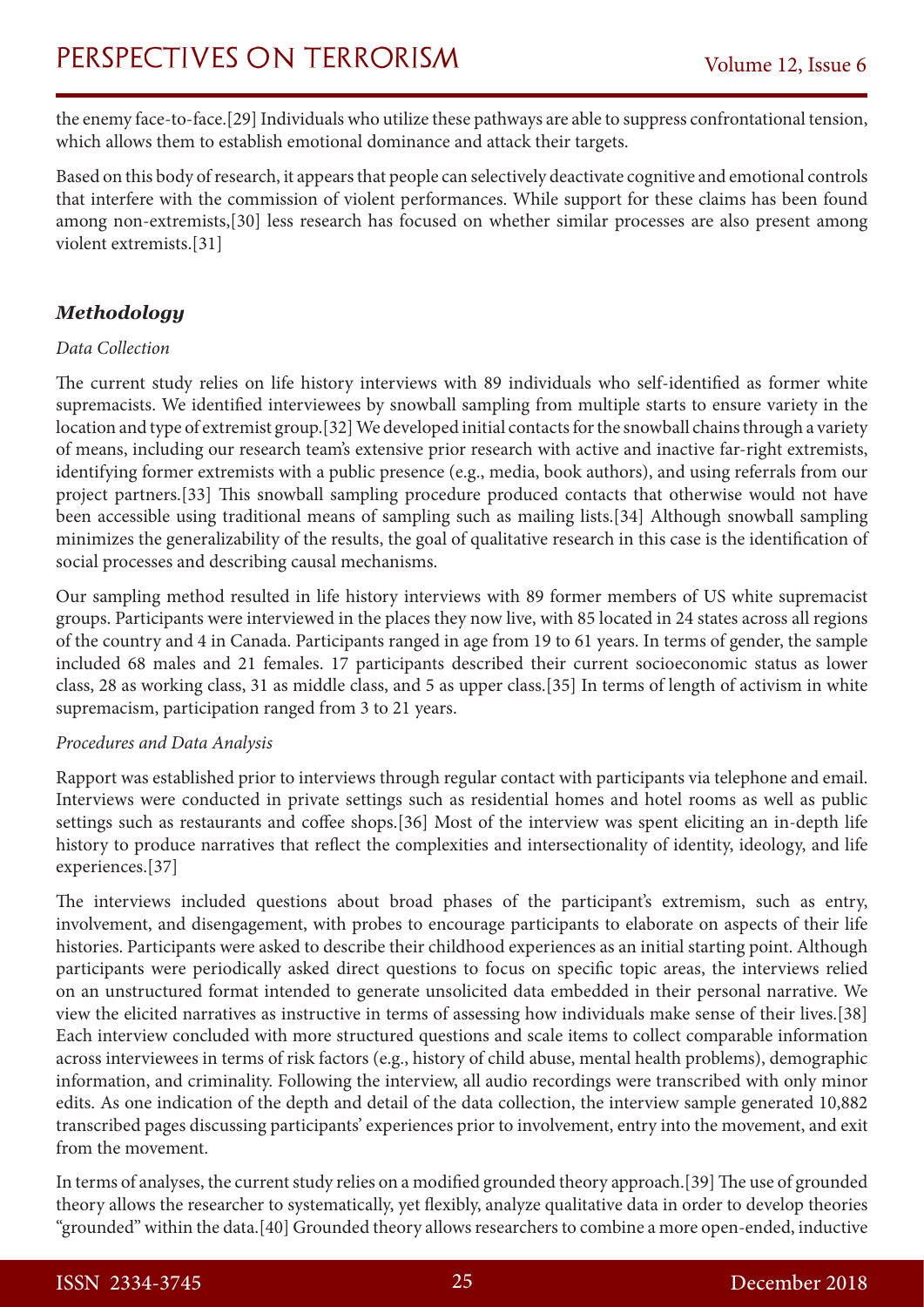approach while also relying on existing literatures to guide the research and help interpret the findings. While the focus of the current study aims to better understand the micro-situational dynamics of white supremacist violence, the initial coding process examined all phases of our participants' life histories including adolescence, extremist involvement, and exit.

The initial coding process involved various steps, but began by reading entire interview transcripts line-byline to determine differences and similarities within and across our participants. This technique involves the construction of themes and subthemes as researchers analyzed the data. Codes were used to organize the data into similar concepts. At the same time, memos were used throughout the analysis process to connect emerging themes. After the codes and memos were developed, we compared themes across the sample of participants. Once all participants were coded, final ratings were discussed and reviewed among all authors for quality assurance.

Several limitations of this study are important to mention. First, the retrospective nature of the life history interviews raises questions about validity and reliability due to memory erosion, distortion, and selective recall.[41] The practice of remembering is a reconstructive process where memories of events are typically reinterpreted during each recall.[42] Despite this concern, the rich life history accounts provide important insight from participants' perspective. Second, due to the relatively hidden nature of this population, the sample was derived through snowball techniques and, as a result, is not representative which prevents generalizing from these findings. The goal of a grounded theory approach; however, is to develop a conceptual explanation that closely fits the data (or incidents), which the concepts are proposed to represent. Although grounded theory is not intended to provide generalizations, the hypotheses developed can be tested in future studies.

### *A Violent Subculture of White Supremacist Extremism*

Overall, a substantial portion of the sample reported extensive histories of misconduct including property offenses such as shoplifting and vandalism as well as variety of violent offenses such as murder, attempted murder, street fights, violent initiation rituals, and bomb making. As Table 1 illustrates, 68 (76%) participants reported a history of delinquent activity, 62 (69%) reported a history of arrest, and 48 (55%) spent time in prison.[43]

| Variable                      | Participants | Percent |
|-------------------------------|--------------|---------|
| History of Delinquency        | 68           | 76%     |
| <b>History of Arrest</b>      | 61           | 69%     |
| History of Incarceration      | 48           | 55%     |
| History of Extremist Violence | 61           | 69%     |
| Use of Weapon                 |              |         |
| No Weapon(s) Used             | 20           | 33%     |
| Cold Weapons (knives, bats)   | 22           | 36%     |
| Firearms                      | 2            | 3%      |
| Combination                   | 17           | 28%     |
| Targets of Violence           |              |         |
| Whites                        | 55           | 90%     |
| <b>Racial Minorities</b>      | 56           | 92%     |
| <b>Sexual Minorities</b>      | 27           | 44%     |
| Religious Minorities          | 14           | 23%     |
| <b>Interracial Couples</b>    | 17           | 28%     |
| Other (e.g., homeless people) | 30           | 49%     |

| Table 1. Adult Criminal Conduct and White Supremacist Violence |
|----------------------------------------------------------------|
|----------------------------------------------------------------|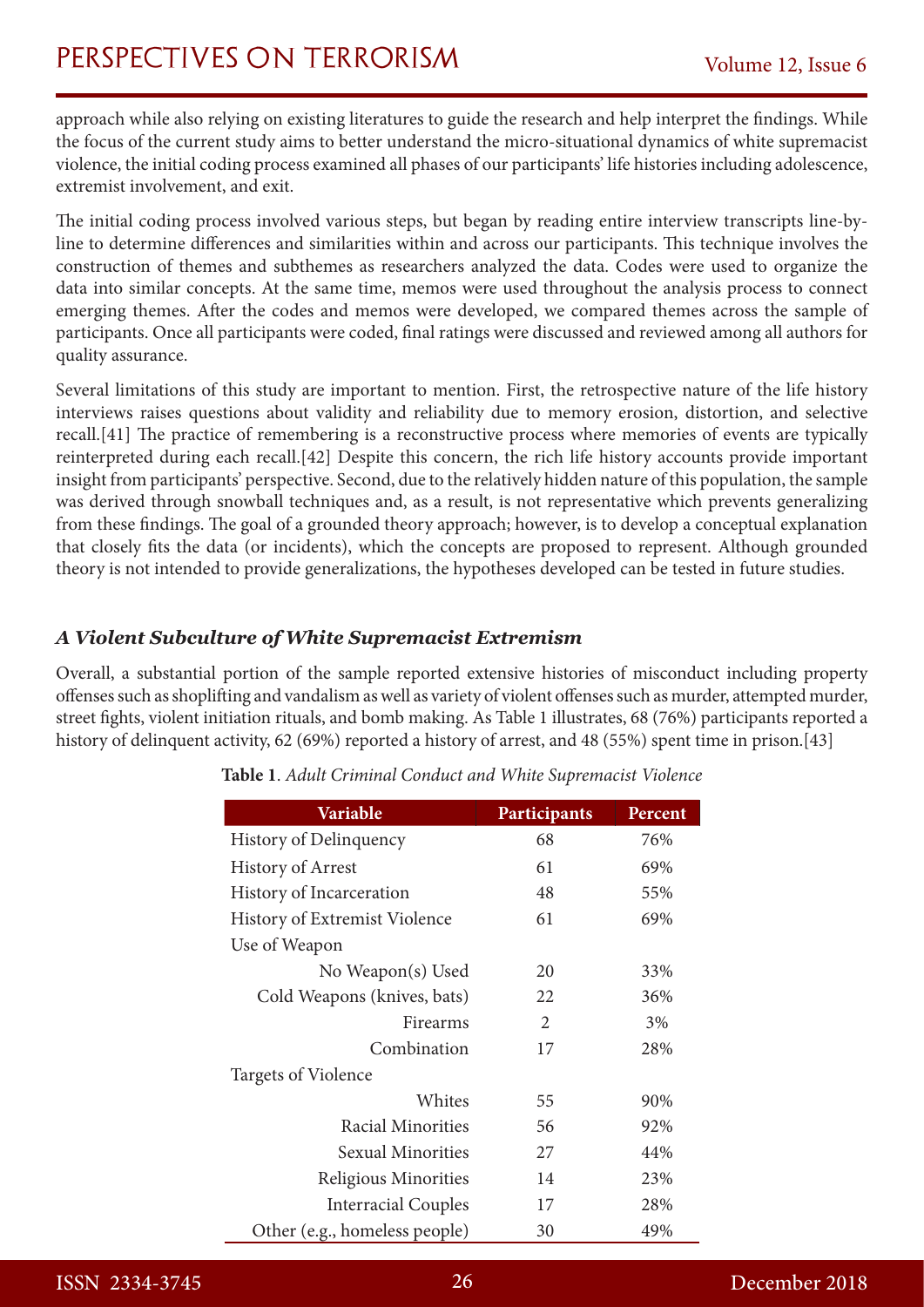In terms of extremist violence, 61 (69%) participants reported a wide range of violent performances including ideologically motivated activities (e.g., "gay-bashings") as well as non-ideologically motivated acts (e.g., neighborhood violence, school fights). Although a minority of the sample were not directly involved in violence  $(n = 27; 31%)$ , each participant belonged to a group that included members who were regularly violent.

Among the 61 violent extremists, 20 (33%) participants did not report using weapons during violent altercations and instead participated in fist fights. Alternatively, 22 (36%) participants indicated the use of cold weapons (e.g., bats, knives), 2 (3%) used firearms, and 17 (28%) participants used a combination of cold weapons, firearms, and explosives (e.g., Molotov cocktail). Based on the data, targets of extremist violence were dispersed among whites (n = 55; 90%); racial minorities (n = 56; 92%); sexual minorities (n = 27; 44%); religious minorities (n = 14; 23%); interracial couples ( $n = 17$ ; 28%); and other targets ( $n = 30$ ; 49%).

To provide more specificity to these descriptive findings, the current article focuses on how people cognitively and emotionally express themselves while engaging in violent performances. Since violence has been found to be influenced by individuals' cognitive and emotional state,[44] a better understanding of one's psychological presence while engaging in violent performances should help identify key antecedents of violent confrontations. Throughout the following section, we present life history interview data that illustrate strategies participants utilized for suppressing cognitive and emotional controls. Following this, we demonstrate how habitual violence can generate an immunity toward psychological anxieties.

### *Suppressing Cognitive and Emotional Controls*

As Table 2 illustrates, we identified a variety of techniques for suppressing cognitive and emotional controls, including targeting vulnerable victims; participating in groups that encourage violence; and utilizing clandestine attacks to conceal the threat from their targets. The techniques we present are not mutually exclusive as a large portion of our sample (n = 44; 72%) utilized multiple techniques over the course of their extremist careers. Specifically, we identified 17 (28%) participants who only utilized one technique, 12 (20%) who utilized two, and 32 (53%) participants who utilized three techniques. In the following sections, we examine each technique in greater detail.

| <b>Variable</b>                              | <b>Participants</b> | <b>Percent</b> |
|----------------------------------------------|---------------------|----------------|
| Suppressing Cognitive and Emotional Controls |                     |                |
| Targeting Vulnerable Victims                 | 37                  | 61\%           |
| Participation in a Supportive Group          | 61                  | 100%           |
| <b>Conducting Clandestine Attacks</b>        | 40                  | 66%            |
| Adhering to Subcultural Norms                | 47                  | 77%            |
| Cognitive and Emotional Transformation       |                     |                |
| Violence as Rewarding                        | 38                  | 62%            |
| Violence as Normal                           | 39                  | 64%            |

**Table 2.** *Micro-Situational Dynamics of White Supremacist Violence*

The first suppression technique we identified was a type of "engineered violence" where participants described targeting individuals whom they viewed as unable to defend themselves. A majority of the participants (n = 37; 61%) discussed targeting homeless people and homosexuals who were situationally defenseless or minors who could not physically protect themselves in a fight. For example, Freddie describes attacking a group of teenagers returning from a concert and realizing the fight was not "fair."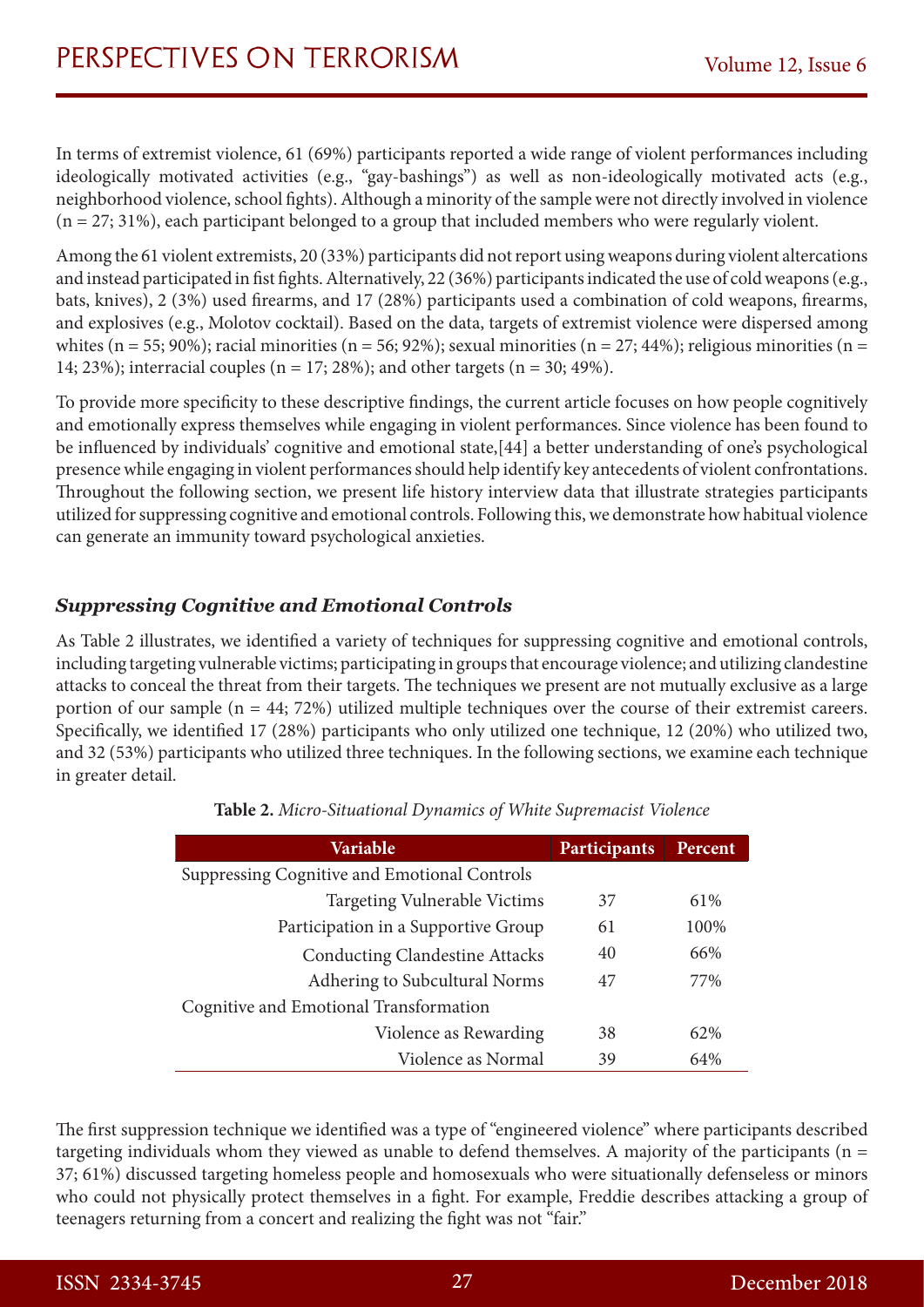We were doing clockwork orange stuff like getting homeless people and gays because there was no one there to help them… There was a time when we were beating up these hippie kids coming from a Reggae concert and we put a tack hammer in the kid's head. That night was one of the first nights where I remember thinking, "This isn't fair," almost like empathy in a way, and then real quickly I was like, "All right, get rid of it ... get rid of that thought." I remember thinking that stuff, but it didn't stop me. I might have paused for an extra punch, just to think about it for a second, but then I made it go away and went right back to what I was doing…. We made them our enemy, you know, "They were bad for America, so fuck them." (Freddie, Interview 5, 31 May 2014).

Similar to other participants, Freddie's account illustrates a type of predatory violence that targeted individuals based on their perceived vulnerabilities. From a psychological perspective, targeting youth, homeless people, and homosexuals who were situationally defenseless provided an emotional boost in the form of added confidence because they felt these individuals would be easily defeated. Although Freddie did not initially experience apprehension in carrying out the attack, seeing the physical damage that ensued weakened his fortitude and generated some misgivings about the fairness of the violence. For Freddie, however, such thoughts were momentary and he quickly suppressed the apprehension through self-talk strategies (e.g., "get rid of that thought"). In conjunction with these self-talk strategies, Freddie and others constructed a narrative that homeless people, homosexuals, and "hippy kids" were "bad for America," which further suppressed cognitive and emotional controls. In doing so, Freddie was reinforced by the "righteousness" of a white supremacist ideology and was able to attack his victims without succumbing to feelings of empathy, guilt, shame, or personal responsibility.[45]

The second technique for overcoming emotional and cognitive controls involved belonging to an audience that encouraged violence. Overall, 61 participants (100%) belonged to a group that endorsed violence as part of its collective identity, which reinforced this attitude among individual members.[46] Being a member of an extremist group was intrinsically linked to doing violence in the name of the group and unconditionally supporting other extremist members. From this perspective, the collective nature of the group helped individuals overcome potential apprehension associated with fighting and connected violence to expressions of collective support and enjoyment. Street culture, more generally, involves ongoing character contests that affirm dangerousness and the ability to fight, both of which are essential attributes for extremist members and street fighters.[47] In this way, belonging to an extremist group is more than just style or membership; rather, it requires performance. For example,

I had gotten in fights but there was always fear behind that. It was probably like that with a lot of people…but I got these guys behind me and we all have each other's backs. That strengthened my commitment… Also, if you pull back then there's fear of them coming after you because you didn't give it what you should of. It's as if "We're counting on you and you back down then, we're coming after you." So that always made you go. It almost made you want to be the first to punch somebody because then you're the driving force. (Kevin, Interview 9, 7 July 2014)

Kevin's account illustrates a type of "narrative violence" that builds solidarity among group members and communicates a message of group empowerment and racial identity.[48] Although Kevin experienced fear prior to fighting, the group's attitude toward violence played a significant role in strengthening his commitment and overcoming his personal anxieties. At the same time, blending in with the group of attackers diffused Kevin's level of individual identity,[49] which helped to reduce feelings of personal responsibility and fear. Kevin's account also underscores the fear of disappointing or upsetting his fellow group members if he were to loss his nerve and "back down." In this way, Kevin felt a sense of responsibility to prove his usefulness to the group, which reinforced and increased his propensity for aggression.[50]

A third technique we identified involved relying on an element of surprise to execute violent attacks. Almost two-thirds of the sample (n = 40; 66%) attacked their targets unexpectedly or pretended to be non-threatening until immediately prior to the attack. In doing so, these individuals prevented the accumulation of fear before it could occur.[51] These attacks were often premeditated action-sequences set in motion prior to the immediate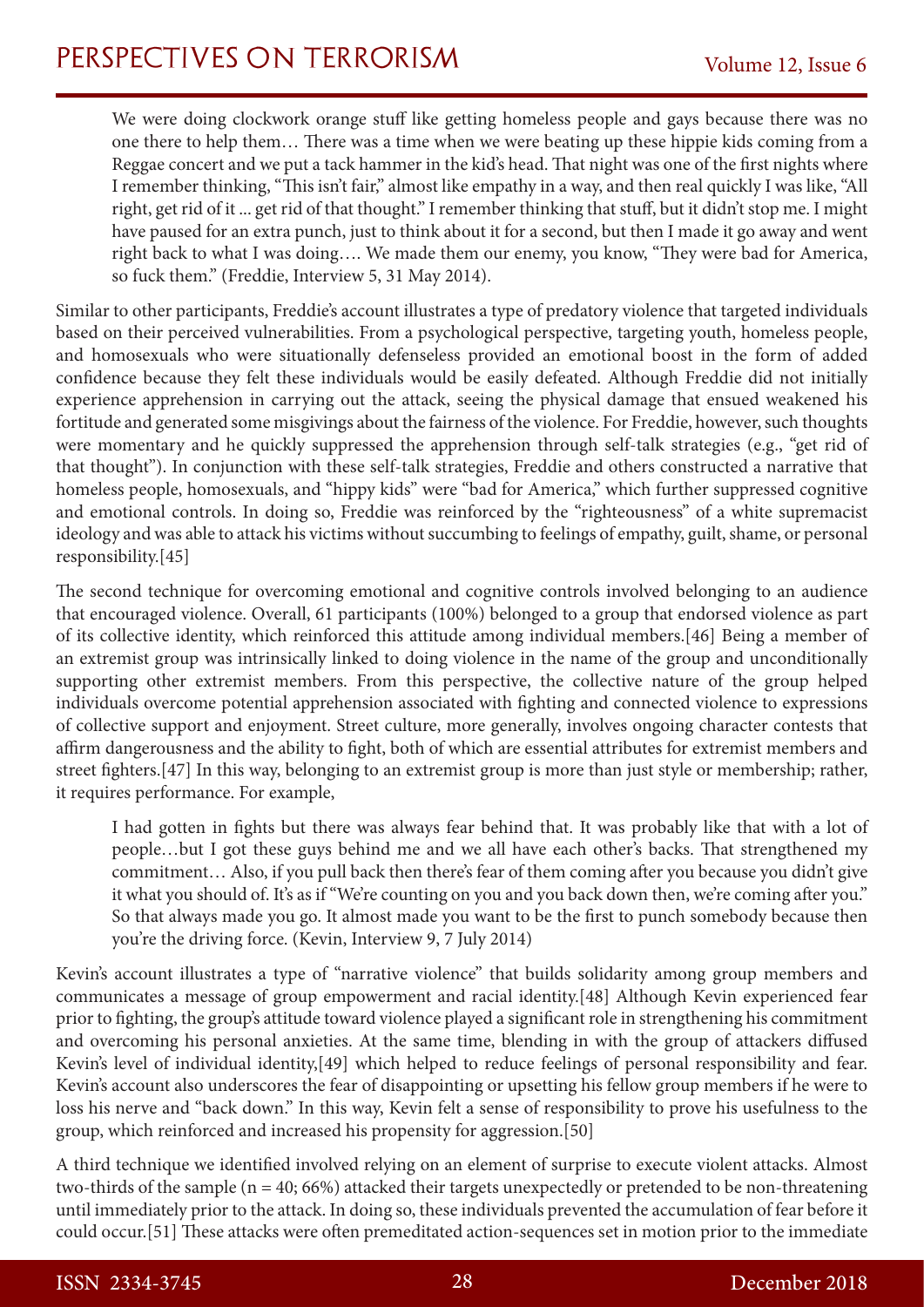encounter. For example, Jim describes a situation in which he and another group member lured and attacked their targets without warning.

Me and my buddy Sammy would dress up like square white boys in Polo shirts and pose like we're from New Mexico and we wanted to start getting pounds [of drugs] off these guys. We would show up and they would over charge us…they were all playing the game and they would be like, "alright cool, well I got 2 lbs. I'll give it to you for \$5,000 each" and they are like only \$3,500 each. And we would act all cool and then pull out guns and be like, "get on the floor you fuckin nigger fuck. What do you think we are lame ass white boys?"…We would get Mexicans or Blacks you know gangsters who thought they were tough. We loved having them let their guards down like "look at these square white boys" and then come out with our guns and they would be like, "fuck." (Jim, Interview 46, 10 May 2015)

For Jim, the specifics of the attack (e.g., location, target) were premeditated to exploit the vulnerability of their targets. In addition to possessing a surreptitious advantage, Jim also achieved an advantage in terms of numbers and weaponry, which has also been found among more conventional violent offenders such as violent football hooligans and street fighters.[52] Further, Jim's account illustrates an aspect of street culture by indicating that his targets were "all playing the game." According to Anderson, street culture articulates powerful norms that govern interpersonal public behaviors, especially with regard to violence. As such, street culture outlines the proper way to present oneself in a manner that demands respect and deters acts of victimization from others. [53] Based on this perspective, over charging Jim for the drugs was considered a violation of the street culture that helped to rationalize his actions and remove any guilt that may have disrupted the attack. As a result, Jim does not view his targets as "innocent bystanders" or "civilians" undeserving of being robbed. Rather, they were viewed as willful participants who transgressed the street culture, thus making violent action acceptable, appropriate, and even obligatory. In this way, the likelihood of extremist violence arising is not only defined by the characteristics of the perpetrators (e.g., race, religious/sexual orientation) but also by the cultural context in which it occurs.

Finally, while prior research suggests that people are more likely to behave in an aggressive and punitive manner when their identities are unknown, [54] we identified a substantial number of participants ( $n = 47$ ; 77%) who preferred attacks that involved fighting face-to-face. Subjects often described this style of violence in terms of an expression of masculinity and physical prowess. Masculinity in an extremist context was often constructed in terms of toughness and willingness to use physical force.[55] For example, Stanley discusses the intimate and personal nature of fist-fighting that could not be achieved using a firearm.

What makes us more of a threat is that we are personal. It is a personal thing that you become white power, because you are feeling that your family is being attacked. You want your enemies to feel that personalization when they are attacked.…We're going to look you in the eye. We're going to feel your life drain on our hands….We're not some pussy that's going to do drive-bys; its execution. You know who killed you. You know who fucked you up. That's what got me off…. If I don't like you, I'm not going to shoot you from 50 feet away. You have every chance to defend yourself. If you can best me, best me. (Stanley, Interview 11, 14 July 2014)

Like other participants, Stanley's statement suggests some white supremacists adhere to a version of the street culture that glorifies fist fighting over other types of violence.[56] For Stanley, interpersonal violence was more sensual and intimate, which provided him a sense of personalization he could not attain with other types of violence (e.g., drive-bys).[57] In the context of both a willingness to be violent and a cultural association between violence and masculinity,[58] the extremist group provided a means to express individual aggression. In this way, fighting was seen as a proof of manliness, regardless of whether the individual won or lost.[59] Similar to Stanley, other participants often described interpersonal violence as an "alpha male" or masculine endeavor;[60] whereas, shooting or bombing people from a distance was considered weak and cowardly.[61] For these individuals, interpersonal violence reinforced their self-image as a "bad ass" and "Aryan warrior."[62]

As illustrated throughout this section, our participants utilized a variety of techniques for suppressing cognitive and emotional controls, including targeting vulnerable victims, adhering to an audience that encourages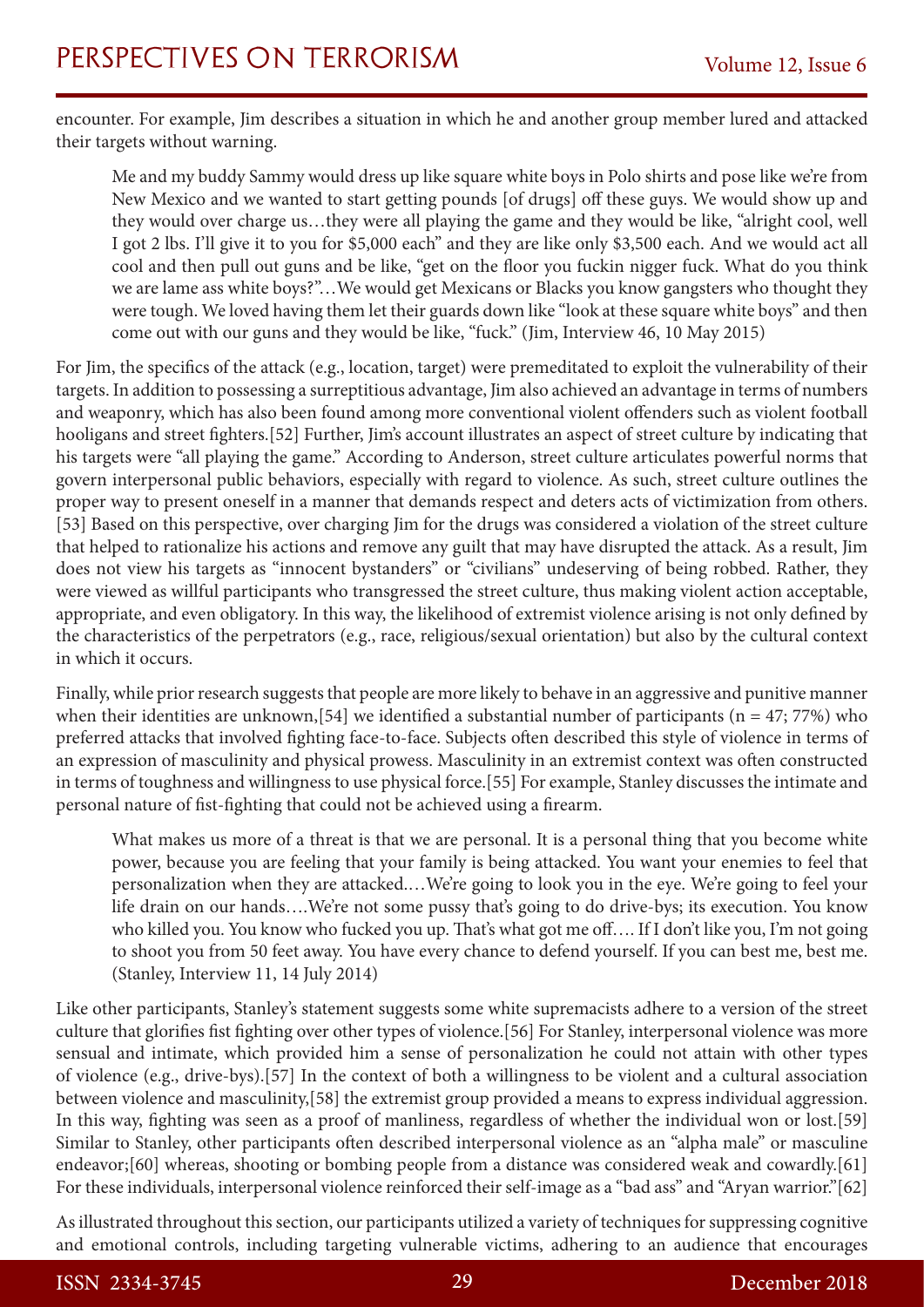violence, and conducting clandestine attacks.[63] As a departure from some findings of previous research, a substantial portion of our participants did not prefer to remain anonymous by attacking their targets from a distance but rather preferred to fight their opponents face-to-face. Such a departure hints at organizational and ideological factors that exist among white supremacists who often celebrate hyper-masculinity and out-group humiliation. In the next section, we discuss the emotional and cognitive transformation that accompanies habitual extremist violence.

### *Cognitive and Emotional Transformation*

The role of emotion is a key micro-sociological tool for analyzing violent situations.[64] Our data provide insight regarding how individuals interpret violent experiences. In fact, several participants (n = 38; 62%) indicated that fighting was enjoyable, in part, because of the physiological stimulation violence provided. For example, Chester discussed intoxication and the enjoyment he experienced after a fight.

There was definitely some things that were intoxicating about it, especially the power that you felt afterwards. Even if I knew I was going to win the fight, I would be terrified because you had adrenaline going through your body, there's always that fear. I didn't get to enjoy it, not at all, but after that, the knock out effects after is better than any drug. I definitely enjoyed that… there was something intoxicating about winning that you get a high off of. (Chester, Interview 2, 22 October 2013)

Participation in thrilling or dangerous activities is associated with the release of reward-motivated hormones, including norepinephrine, dopamine, and serotonin.[65] In turn, this physiological reaction, referred to as "fight or flight,"[66] generates a desire for excitement and adventure.[67] Moreover, fighting was also found to provide a shared sense of accomplishment and solidarity among participants.[68] For instance, Chester experienced academic failure (e.g., poor grades) and suspensions from his high school football team. In this way, fighting provided Chester with a feeling of victory or "winning" that he was unable to attain from more conventional outlets.[69] In this sense, violence is attractive because it provides its own reward system that can offset a lack of achievement in others areas of a person's life. Analytically, the importance of this observation is that it implies a desire for violent expression rather than ideology may be the primary initial attraction to extremism. Of course, this finding does not negate the possibility that ideology, over time, becomes a core dimension of what helps sustain a person's commitment.

While most of the sample indicated that fighting was initially freighting, many participants ( $n = 39$ ; 64%) described a transformation in how they came to view violence. For these individuals, fighting became normalized as a daily or weekly occurrence, which served to desensitize them to emotional and cognitive anxieties. As Toby explains, a number of factors help individuals learn to enjoy violence.

I think that's addictive. The adrenaline rush and the sense of belonging and camaraderie. It was never difficult to find violence. You know bars fights, parties, white power music shows. There was always low hanging fruit everywhere. When your five guys fight eight and win it's like, the feeling you get, the rush from it that was pretty fantastic. I learned to like it… the more you do that stuff, the more desensitized you become. The more I did stuff, the more desensitized I became. If you get punched out than it's nothing a couple beers can't fix anyways right? (Toby, Interview 16, 27 May 2014)

As Toby's account illustrates, violence was not only normalized by its prevalence in the lives of our participants but in many ways was an important source of pleasure. In this way, violence became enjoyable in the sense that it became a defining feature of a fun night out, which also typically included smoking, drinking, and/or attending music shows.[70] In this way, participants were able to transform the monotony of everyday life by engineering violent conflicts.[71] Similar to Toby, Joel describes a transformation in suppressing his fears and becoming desensitized to violent encounters:

I used to avoid fights at all costs. I did not like it. After getting jumped that changed. I no longer felt pity for people. I no longer feared for my own safety. I mean I guess it was kind of the odd thing of getting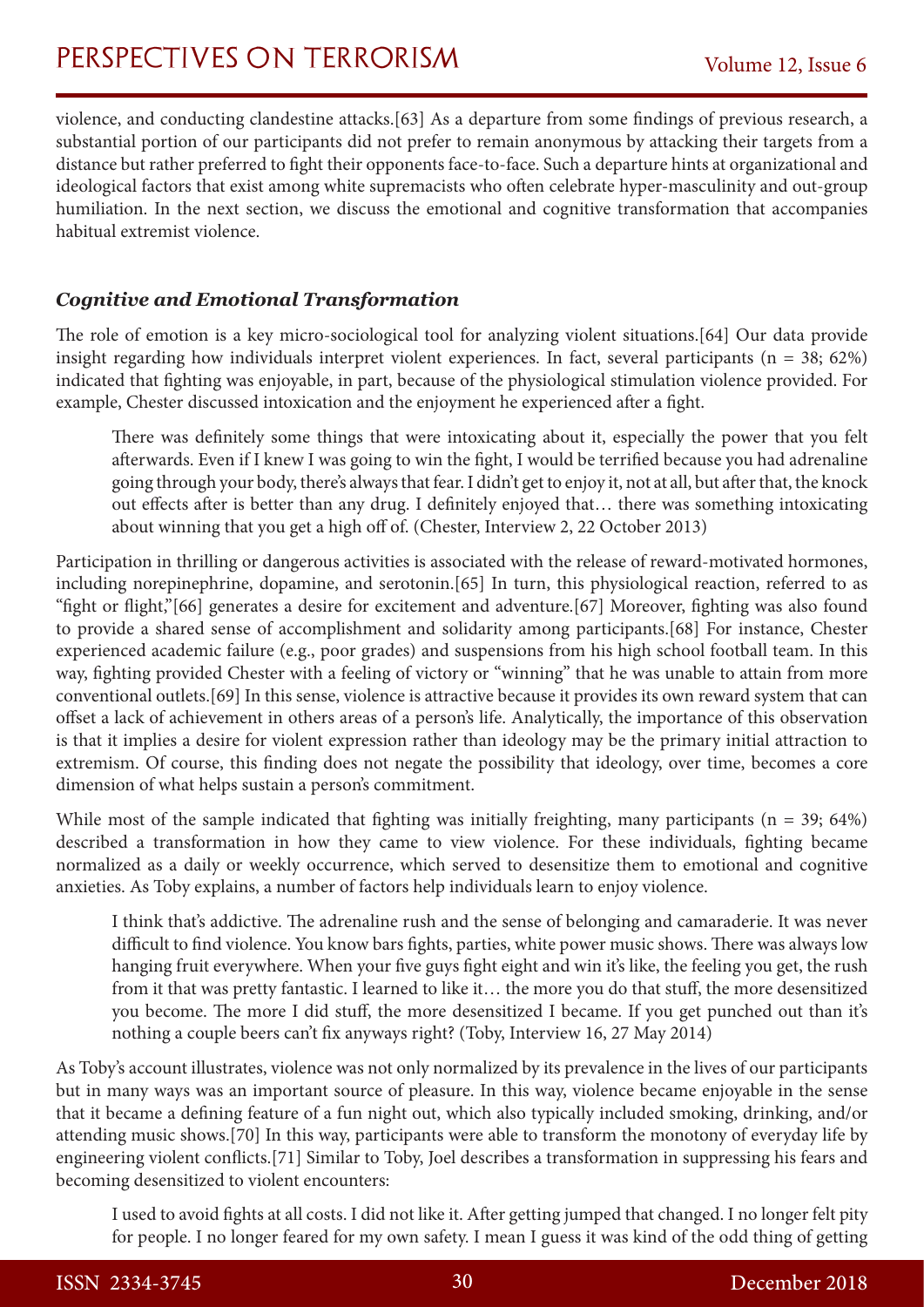beat that badly and a week or two later I am still alive, I am fine and everything functions…I always refer to that line in *Fight Club* where he talks about how once you realize you are not made of glass. And I used to always tell the younger guys you are not made of glass…that was exactly what I was trying to say because violence was such a regular occurrence that eventually I think people just became immune, it no longer was shocking, or the adrenaline no longer went off like it did when you first started fighting. (Joel, Interview 59, 5 October 2015)

Similar to other participants, Joel initially did not enjoy fighting and went to great lengths to avoid violent confrontation. After getting jumped into a white supremacist group, however, Joel gradually developed an immunity toward the shock of fighting because he realized most fights end without serious damage.[72] Moreover, similar to the process of desensitization,[73] the regularity of violence deflated the shock of fighting for Joel and removed any guilt or "pity" he felt toward his targets. Based on this perspective, as Joel became emotionally comfortable with physical conflict, he began to perceive violence as less degrading to those involved and less violent and offensive than he originally thought. Such modified perceptual and affective reactions were then generalized to judgments made about his targets.

As illustrated among these participants, habitual violence can lead to a transformation in the way individuals come to view confrontation. While violence was initially difficult to commit, individuals were able to develop an immunity and became desensitized to cognitive and emotional controls (e.g., fear, hesitation). This may be due to the realization that most fights do not create permanent physical damage or because of the sensual qualities they derive from fighting (e.g., adrenaline rush, feelings of victory). Analytically, the importance of this finding is evidence of behavioral desensitization and change toward violence over time. Although previous research in social psychology has found evidence that exposure to violent video games, television, music, and the internet can alter perceptual views of violent performances,[74] less research has focused on physiological and behavior changes that occur with routine exposure.[75] Our findings take an important step in examining the process through which violence can be normalized and the behavioral effects this can have in reducing the offensiveness and severity of interpersonal violence over time.

### *Conclusion*

The aim of this article was twofold. First, we examined whether white supremacists experienced cognitive and emotional controls prior to violent confrontation and the techniques they utilized to suppress these feelings. In general, participants were able to overcome fear and hesitation by targeting vulnerable victims, adhering to an audience that encouraged violence, and utilizing clandestine attacks. Overall, these findings suggest that irrespective of their ideological convictions, white supremacists experience similar emotional and cognitive pressures toward interpersonal violence as non-extremists. Second, we elaborate on previous research regarding the micro-situational dynamics of violence.[76] In doing so, we illustrated that while participants were initially apprehensive toward violence, some individuals experienced a transformation in how they came to view fighting. For these participants, the habitual nature of extremist violence generated an immunity toward cognitive controls, thus desensitizing them to the psychological barriers associated with violence.

Previous studies suggest that extremist violence is fundamentally different from the broader realm of violent behavior because it is an overtly political act motivated by clear ideological commitments.[77] While radical ideologies are associated with extremist performances, the current study finds important commonalities between violent extremism and generic criminality.

Similar to non-extremists,[78] our participants often discussed broader cultural values surrounding extremist violence such as achieving masculinity, transforming the mundane, and accumulating symbolic capital (i.e., respect, fear). These findings also illustrate that, irrespective of the violent trajectory, extremists must overcome certain micro-conditions (e.g., fear) in order to provoke and channel racial violence—providing additional insight into research by Blee et al.[79]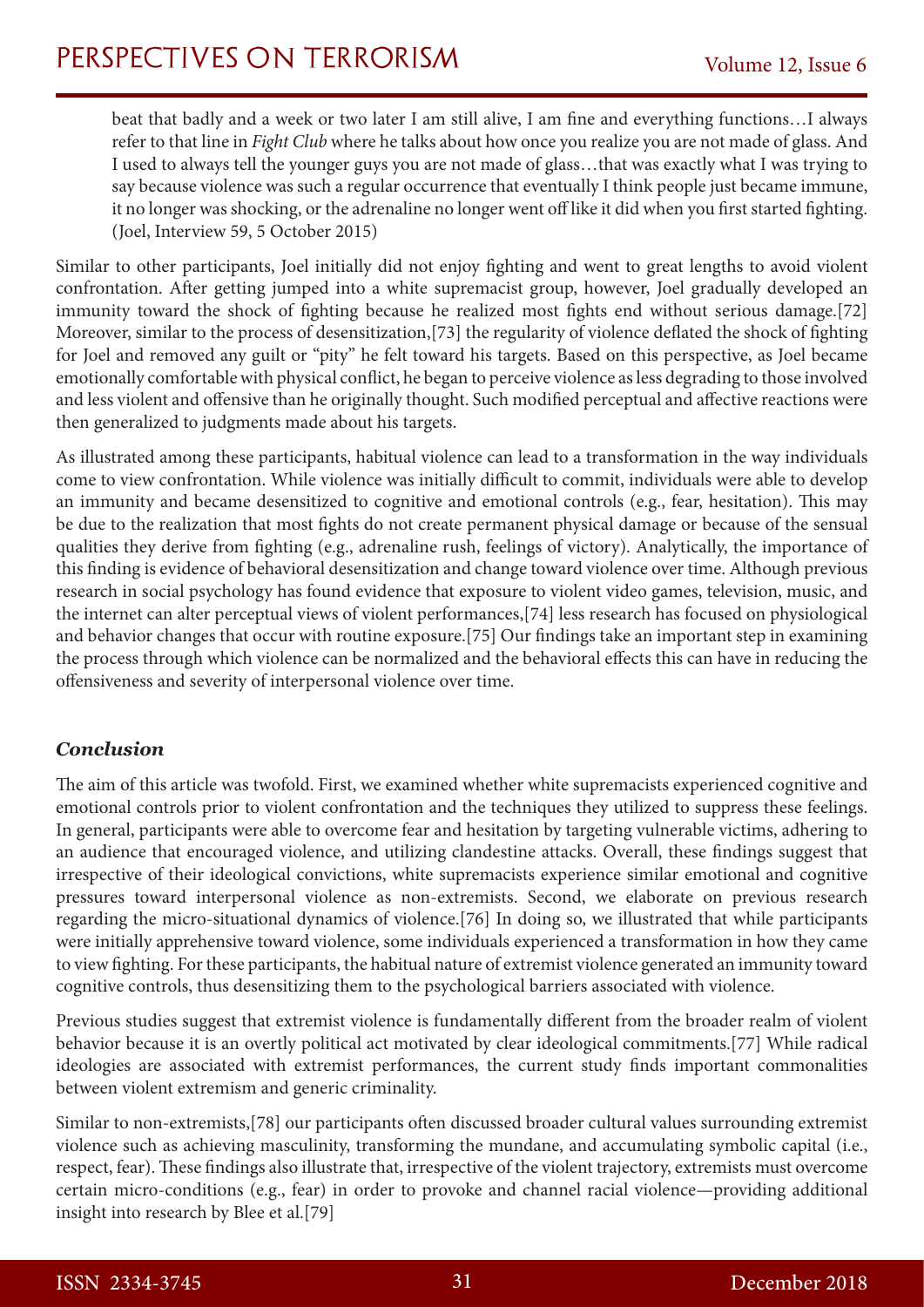Moreover, analogous to street gangs, our analyses revealed that participants used violence symbolically and instrumentally across a wide range of criminal activities such as drug and property crimes.[80] Such behavior served to reify boundaries and establish dominance over rivals. Finally, participants discussed the emotional rewards (i.e., "adrenaline fix") and sensual characteristics that accompanied interpersonal violence, which has also been found among more conventional violent offenders.[81] Overall, these findings indicate that white supremacists, in many ways, resemble members of conventional street gangs and generic criminal offenders.

While there are similarities between the micro-conditions that spark extremist violence and violence in general, there are also important differences. For example, most participants in our sample belonged to a supportive audience that either approved of violent action or, in some cases, required violent performance. Non-extremists who engage in violence are less likely to be immersed in an environment with this level of support, and in some situations, may experience counter-balancing conditions that constrain their proclivities toward violent action (e.g., spouse or friend intervenes and de-escalates an argument). Although there are differences between nonextremist violent offenders and violent extremists, such differences become less apparent when comparing violent extremists to members of prison and street gangs or various types of organized criminal networks.

These findings have important implications for both terrorism researchers and scholars who study more conventional criminal activity. Given the parallels between extremist violence and the broader realm of violent behavior, terrorism scholars should continue leveraging advancements made in the field of criminology. In particular, developmental and life-course theory is well suited to examine a variety of internal (e.g., need for belonging) and external factors (e.g., childhood adversity, economic distress) that occur prior to becoming an extremist and how these experiences influence a person's willingness to employ violent action following membership. At the same time, criminologists should revisit longstanding assumptions that conceptualize extremism and terrorism as fundamentally distinct from conventional crime. Doing so will provide important opportunities for criminologists to expand the scope of various theoretical frameworks and further clarify the understanding of several important substantive issues such as the intergenerational transmission of antisocial beliefs/values, the onset of offender trajectories, and patterns of criminal desistance and recidivism.

### *Acknowledgement:*

This project was supported by Award No: 2014-ZA-BX-0005, the National Institute of Justice, Office of Justice Programs, U.S. Department of Justice, the Harry Frank Guggenheim Foundation, and the National Consortium for the Study of Terrorism and Responses to Terrorism (START) project, "Recruitment and Radicalization among US Far-Right Terrorists" as well as the Department of Homeland Science and Technology Directorate's Office of University Programs through Award Number 2012-ST-061-CS0001, Center for the Study of Terrorism and Behavior (CSTAB) 2.1 made to START to investigate the understanding and countering of terrorism within the U.S. The opinions, findings, and conclusions or recommendations expressed in this publication/program/exhibition are those of the author(s) and do not necessarily reflect those of the Department of Justice, the Department of Homeland Security, START, or the Harry Frank Guggenheim Foundation.

*About the Authors:* **Steven Windisch** *is a doctoral candidate in the School of Criminology and Criminal Justice at the University of Nebraska Omaha. His research interests include political violence, white supremacy, social movements, and qualitative research methods. Steven is a past awardee of a Terrorism Research Award (TRA) through the National Consortium for the Study of Terrorism and Responses to Terrorism (START). Currently, Steven is working as a Research Assistant on a Department of Homeland Security (DHS) grant and is also the current Editorial Assistant of the academic journal Dynamics of Asymmetric Conflict: Pathways toward Terrorism and Genocide.*

**Pete Simi** *is an Associate Professor in the Department of Sociology and Director of the Earl Babbie Research Center at Chapman University. He has published widely on the issues of political violence, social movements, and street gangs. His co-authored book with Robert Futrell, American Swastika: Inside the White Power Movement's Hidden Spaces of Hate, received a 2010 CHOICE Outstanding Academic Book Award. His research has received support from the National Science Foundation, Department of Justice, Department of Homeland Security, Harry*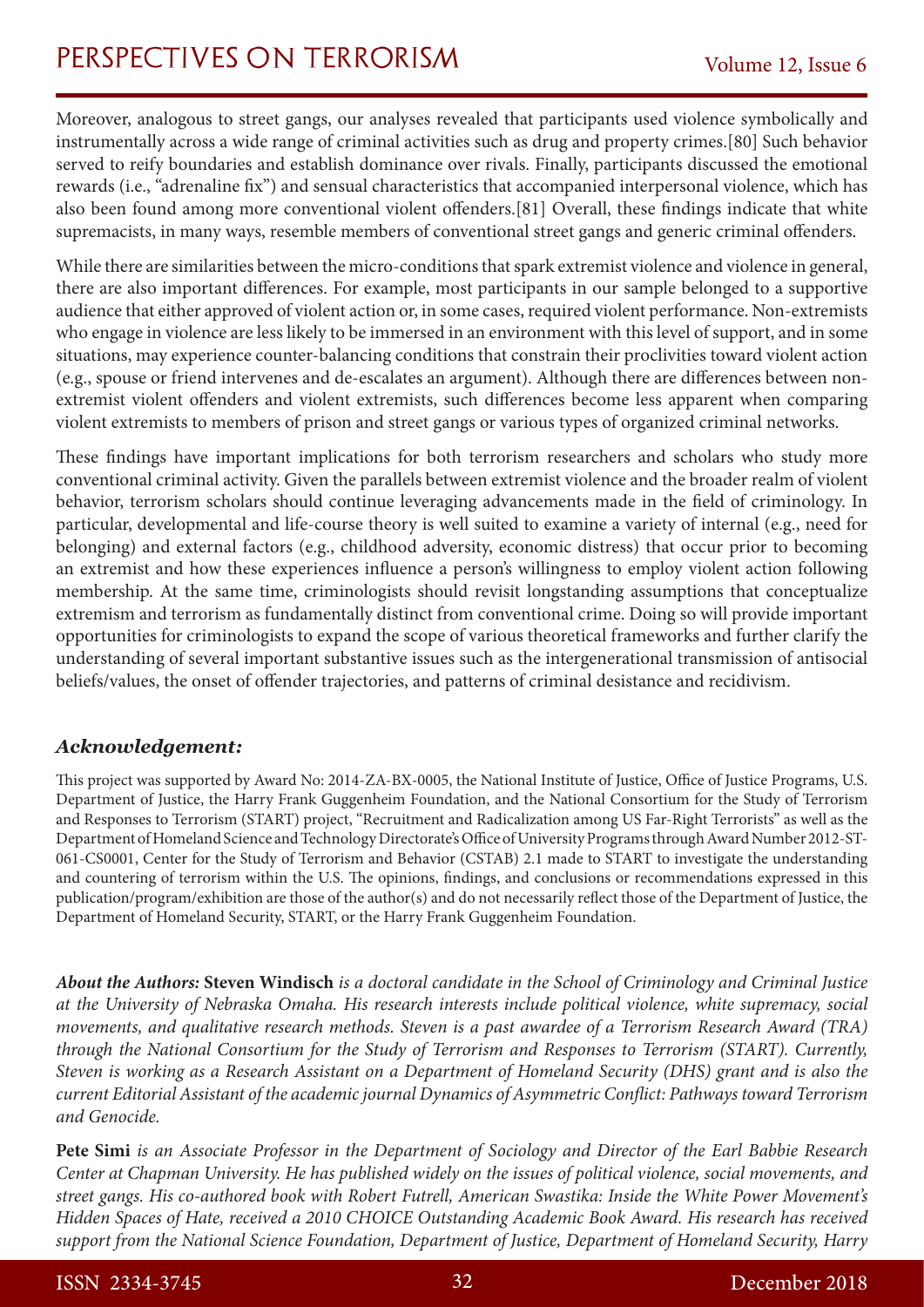*Frank Guggenheim Foundation and the Department of Defense.*

**[Kathleen Blee](http://www.as.pitt.edu/about/kathy-blee)** *is Distinguished Professor of Sociology at the University of Pittsburgh. She has written extensively about organized white supremacism, including Inside Organized Racism: Women in the Hate Movement and Women in the Klan: Racism and Gender in the 1920s as well as methodological approaches and the politics and ethics of studying racist hate groups and strategies for combatting hate. She has also studied progressive social movements, including Democracy in the Making: How Activist Groups Form, and, with Dwight Billings, the origin of regional poverty in The Road to Poverty: The Making of Wealth and Hardship in Appalachia.*

**Matthew DeMichele** *is a Senior Research Sociologist in the Center for Justice, Safety, and Resilience and has conducted criminal justice research for over 15 years, focusing on correctional population trends, risk prediction, community corrections, and domestic extremism. He uses mixed methods approaches to investigate complex problems facing criminal justice systems within the United States and abroad. He is currently Principal Investigator for two Department of Justice (DOJ) funded studies and for a validation study of the Arnold Foundation's pretrial risk assessment instrument, and he is the Project Director for a MacArthur Foundation initiative evaluation.*

#### *Notes*

- [1] Don Soo Chon, "The Impact of Population Heterogeneity and Income Inequality on Homicide Rates: A Cross-National Assessment," *International Journal of Offender Therapy and Comparative Criminology* vol. 56, no. 5 (2012), 730-748; Keith Harries, "Property Crimes and Violence in United States: An Analysis of the Influence of Population Density," *International Journal of Criminal Justice Sciences* vol. 1, no. 2 (2006), 24-34; Dana L. Haynie, and Scott J. South. "Residential Mobility and Adolescent Violence," *Social Forces* vol. 84, no. 1 (2005), 361-374; Augustine J. Kposowa, Kevin D. Breault, and Beatrice M. Harrison. "Reassessing the Structural Covariates of Violent and Property Crimes in the USA: A County Level Analysis," *British Journal of Sociology* vol. 46, no. 1 (1995), 79-105; Thomas L. McNulty, "Assessing the Race‐Violence Relationship at The Macro Level: The Assumption of Racial Invariance and the Problem of Restricted Distributions," *Criminology* vol. 39, no. 2 (2001), 467-490; Patrick Sharkey and Robert J. Sampson. "Destination Effects: Residential Mobility and Trajectories of Adolescent Violence in a Stratified Metropolis," *Criminology* vol. 48, no. 3 (2010), 639-681; Sampson, Robert J., and Dawn Jeglum Bartusch. "Legal Cynicism and (Subcultural?) Tolerance of Deviance: The Neighborhood Context of Racial Differences." *Law and Society Review* vol. 32, no. 4 (1998), 777-804.
- [2] Elijah Anderson, *Code of the Street.* New York, NY: W. W. Norton & Company, 1999; *Randall Collins, Violence: A Micro-Sociological Theory*. Princeton, NJ: Princeton University Press, 2009; Michael R. Gottfredson, and Travis Hirschi. *A General Theory of Crime.*  Stanford, CA: Stanford University Press, 1990; James F. Short and Fred L. Strodtbeck. *Group Process and Gang Delinquency*. Chicago: University of Chicago Press, 1965; Eric Silver, Richard B. Felson, and Matthew Vaneseltine, "The Relationship between Mental Health Problems and Violence among Criminal Offenders," *Criminal Justice and Behavior* vol. 35, no. 4 (2008), 405-426; Marvin E. Wolfgang, and Franco Ferracuti. *The Subculture of Violence: Towards an Integrated Theory in Criminology. Vol. 16.* London, UK: Tavistock Publications, 1967.
- [3] Clark McCauley and Sophia Moskalenko, "Mechanisms of Political Radicalization: Pathways toward Terrorism," *Terrorism and Political Violence* vol. 20, no. 3 (2008), 415-433; John Horgan, "From Profiles to Pathways and Roots to Routes: Perspectives from Psychology on Radicalization into Terrorism," *The ANNALS of the American Academy of Political and Social Science* vol. 618, no. 1 (2008), 80-94; Jytte Klausen, Selene Campion, Nathan Needle, Giang Nguyen, and Rosanne Libretti, "Toward a Behavioral Model of "Homegrown" Radicalization Trajectories," *Studies in Conflict & Terrorism* vol. 39, no. 1 (2016), 67-83.
- [4] Joshua Freilich, Steven M. Chermak, Roberta Belli, Jeff Gruenewald, and William S. Parkin, "Introducing the United States Extremist Crime Database (ECDB)," *Terrorism and Political Violence* vol. 26, no. 2 (2014), 372-384.
- [5] Paul Gill, John Horgan, and Paige Deckert, "Bombing Alone: Tracing the Motivations and Antecedent Behaviors of Lone‐Actor Terrorists," *Journal of Forensic Sciences* vol. 59, no. 2 (2014), 425-435.
- [6] Arie W. Kruglanski, Xiaoyan Chen, Mark Dechesne, Shira Fishman, and Edward Orehek, "Fully Committed: Suicide Bombers' Motivation and the Quest for Personal Significance," *Political Psychology* vol. 30, no. 3 (2009), 331-357.
- [7] Tore Bjørgo, *Root Causes of Terrorism: Myths, Reality and Ways Forward*. New York, NY: Routledge Publishing, 2005; Donatella della Porta, *Social Movements, Political Violence, and the State: A Comparative Analysis of Italy and Germany*. Cambridge, MA: Cambridge University Press, 1995.
- [8] Kathleen Blee, Matthew DeMichele, Pete Simi, and Mehr Latif, "How Racial Violence is Provoked and Channeled," *Socio* vol. 9 (2017), 257-276.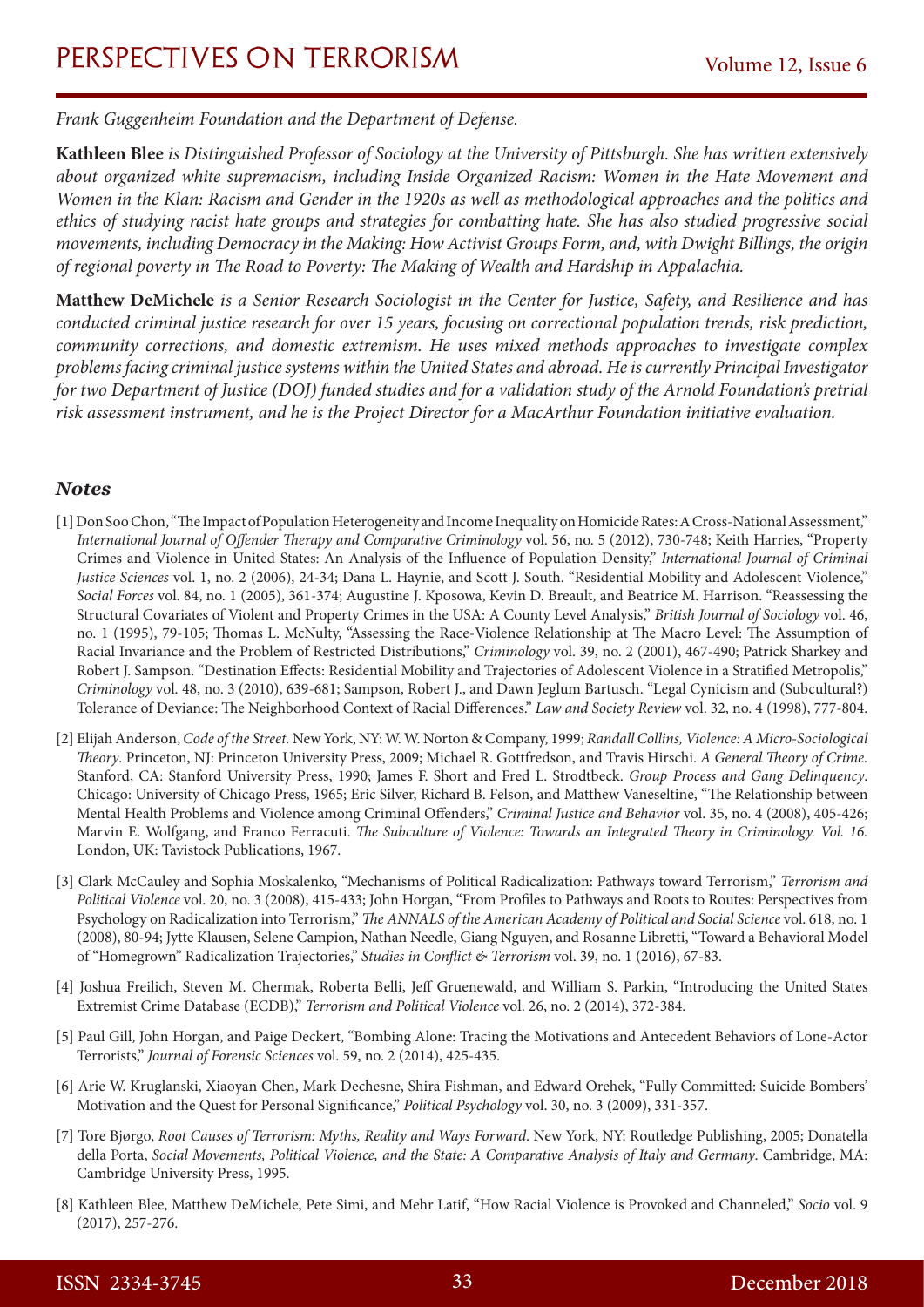- [9] Max Abrahms, "Why Terrorism Does Not Work," *International Security* vol. 31, no. 2 (2006): 42-78; Virginia Page Fortna, "Do Terrorists Win? Rebels' Use of Terrorism and Civil War Outcomes," *International Organization* vol. 69, no. 3 (2015), 519-556.
- [10] Edward E. Jones and Victor A. Harris, "The Attribution of Attitudes," *Journal of Experimental Social Psychology* vol. 3, no. 1 (1967), 1-24.
- [11] Lee Ann Fujii, "The Puzzle of Extra-Lethal Violence," Perspectives on Politics vol. 11, no. 2 (2013), 410-426.
- [12] Anne Nassauer, "From Peaceful Marches to Violent Clashes: A Micro-Situational Analysis," *Social Movement Studies* vol. 15, no. 5 (2016), 515-530; Christopher Winship and Joe Krupnick, "Keeping Up the Front: How Young Black Men Avoid Street Violence in the Inner City", in *Bringing Culture Back In: New Approaches to the Problems of Disadvantaged Black Youth*, editor Orlando Patterson and Ethan Fosse (Cambridge, MA: Harvard University Press, 2015).
- [13] Albert Bandura, *Social Foundations of Thought and Action: A Social Cognitive Theory*. Upper Saddle River, NJ: Prentice-Hall, 1986.
- [14] Collins, *Violence*, op. cit.
- [15] Philip Zimbardo, "The Human Choice: Individuation, Reason, and Order versus Deindividuation, Impulse, and Chaos", in *Nebraska Symposium on Motivation.* University of Nebraska Press, 1969.
- [16] Maria Eriksson Baaz and Maria Stern. *Sexual Violence as a Weapon of War?: Perceptions, Prescriptions, Problems in the Congo and Beyond*. New York, NY: Zed Books, 2013; Ramón Spaaij, "Men like Us, Boys like Them: Violence, Masculinity, and Collective Identity in Football Hooliganism," *Journal of Sport and Social Issues* vol. 32, no. 4 (2008), 369-392.
- [17] Albert Bandura, "Health Promotion by Social Cognitive Means," *Health Education & Behavior* vol. 31, no. 2 (2004), 143-64; Collins, *Violence*, op. cit.; Andrew Silke, "Deindividualization, Anonymity, and Violence: Findings from Northern Ireland." *Journal of Social Psychology*, vol. 143, no. 4 (2003), 493-499.
- [18] Collins, *Violence*, op. cit.
- [19] Kathleen Blee, *Inside Organized Racism: Women in the Hate Movement*. (University of California Press, 2002).
- [20] Pete Simi and Robert Futrell. *American Swastika: Inside the White Power Movements Hidden Spaces of Hate*, 2<sup>nd</sup> ed. (Lanham, MD: Rowman & Littlefield, 2015).
- [21] Bandura, *Social Foundations*, op. cit.; Collins, *Violence*, op. cit.; Zimbardo, "The Human Choice", op. cit.
- [22] Randall Collins, "Entering and Leaving the Tunnel of Violence: Micro-Sociological Dynamics of Emotional Entrainment in Violent Interactions." *Current Sociology* vol. 61, no. 2 (2013), 132-151.
- [23] Bandura, *Social Foundations*; Collins, *Violence*; Zimbardo, "The Human Choice."
- [24] Bandura, *Social Foundations*, op. cit.
- [25] Leon Festinger, Albert Pepitone, and Theodore Newcomb. "Some Consequences of De-Individuation in a Group," *The Journal of Abnormal and Social Psychology* vol. 47, no. 2S (1952), 382-389.
- [26] Zimbardo, "The Human Choice", op. cit.
- [27] Jenna Chang, "The Role of Anonymity in Deindividuated Behavior: A Comparison of Deindividuation Theory and the Social Identity Model of Deindividuation Effect," *The Pulse* vol. 6, no. 1 (2008), 1-8; Edward Diener, "Deindividuation: Causes and Consequences," *Social Behavior & Personality: An International Journal* vol. 5, no. 1 (1977), 143-156; Silke, "Deindividualization, Anonymity, and Violence", op. cit.
- [28] Collins, *Violence*, op. cit.
- [29] Collins, "Entering and Leaving the Tunnel of Violence", op. cit.
- [30] Curtis Jackson-Jacobs, "Constructing Physical Fights: An Interactionist Analysis of Violence Among Affluent, Suburban Youth," *Qualitative Sociology* vol. 36, no. 1 (2013), 23-52; Anton Weenink, "Frenzied Attacks: A Micro‐Sociological Analysis of the Emotional Dynamics of Extreme Youth Violence," *The British Journal of Sociology* vol. 65, no. 3 (2014), 411-433.
- [31] For exceptions, see Stephen W. Baron, "Canadian Male Street Skinheads: Street Gang or Street Terrorists?" *Canadian Review of Sociology* vol. 34, no. 2 (1997), 125-154; Stephen W. Baron, "Street Youth Violence and Victimization," *Trauma, Violence, & Abuse*  vol. 4, no. 1 (2003), 22-44; John Horgan, *The Psychology of Terrorism,* 2nd ed. Routledge Publishing, 2014; Jack B. Moore, *Skinheads Shaved for Battle: A Cultural History of American Skinheads.* Popular Press, 1993; Derek Bowen, "Patterns of Skinhead Violence" (2008). Doctoral Dissertations. URL: <https://scholars.unh.edu/dissertation/441>; Ervin Staub, "Understanding and Responding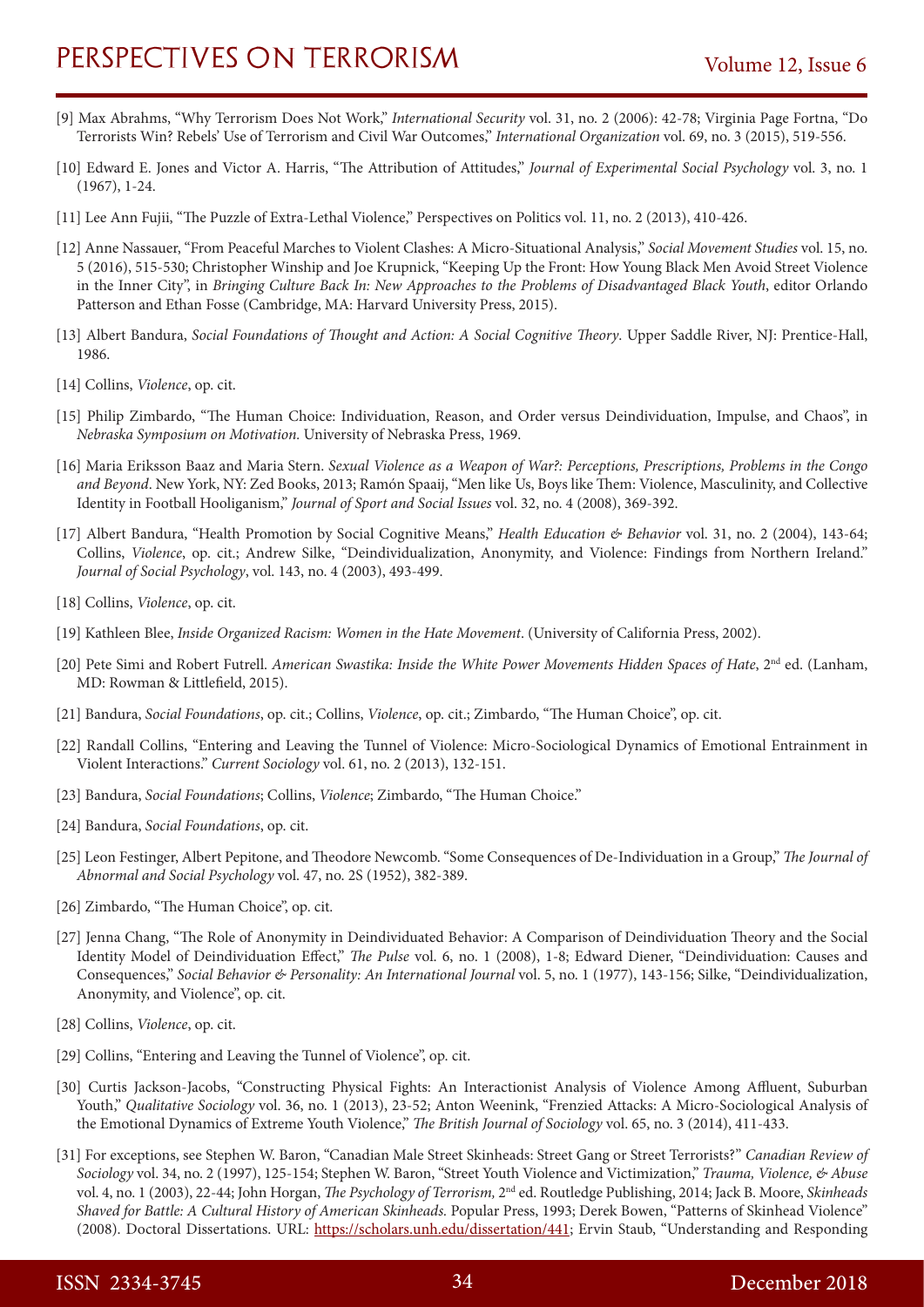to Group Violence: Genocide, Mass Killing, and Terrorism", in *Understanding Terrorism: Psychosocial Roots, Consequences, and Interventions*, edited by Fathali M. Moghaddam and Anthony J. Marsella, 151-168. Washington, D.C.: American Psychological Association, 2004; Kevin Young and Laura Craig. "Beyond White Pride: Identity, Meaning and Contradiction in the Canadian Skinhead Subculture," *The Canadian Review of Sociology and Anthropology* vol. 34, no. 2 (1997),175-206.

- [32] Richard Wright, Scott H. Decker, Allison K. Redfern, and Dietrich L. Smith, "A Snowball's Chance in Hell: Doing Fieldwork with Active Residential Burglars," *Journal of Research in Crime and Delinquency* vol. 29, no. 2 (1992), 148-161.
- [33] The authors benefited from advice by three prominent human rights groups: Anti-Defamation League, Simon Wiesenthal Center, and Southern Poverty Law Center; and from an outreach organization, Life After Hate.
- [34] Wright et al. "A Snowball's Chance in Hell", op. cit.
- [35] In addition to having our participants classify themselves into low, working-, middle-, or upper-class socioeconomic categories, the interview protocol also contained a variety of questions pertaining to employment history and educational achievement. In doing so, we were able to triangulate our participants' responses across multiple data points.
- [36] There was a high degree of overlap between the individual interviewers as each interview was conducted with the same protocol and a sub-sample of interviews were conducted by multiple interviewers, which increased our ability to maintain consistency among the interviewer behaviors. To increase interviewer consistency, the research team met in person for training and logistical planning prior to data collection. During data collection, the research team regularly debriefed via telephone conference calls and in person meetings that included detailed discussions related to research methodology and design.
- [37] Dan P. McAdams, *The Redemptive Self: Stories Americans Live By*. Revised and Expanded Edition. Oxford UK: Oxford University Press, 2013.
- [38] Kathleen Blee, "Becoming a Racist: Women in Contemporary Ku Klux Klan and Neo-Nazi Groups," *Gender & Society* vol. 10, no. 6 (1996), 680-702; Heith Copes, Andy Hochstetler, and Craig J. Forsyth, "Peaceful Warriors: Codes for Violence among Adult Male Bar Fighters," *Criminology* vol. 51, no. 3 (2013), 761-794; McAdams, *The Redemptive Self*, op. cit.
- [39] Barney Glaser and Anselm Strauss, *The Discovery of Grounded Theory*. Chicago, IL: Aldine, 1967; Matthew B. Miles and A. Michael Huberman, *Qualitative Data Analysis: An Expanded Sourcebook*. Sage Publications, 1994.
- [40] Kathy Charmaz, *Constructing Grounded Theory: A Practical Guide Through Qualitative Analysis*. Los Angeles, CA: Sage Publishing, 2006.
- [41] Alan D. Baddeley, "Working Memory and Reading." In *Processing of Visible Language, 13*, edited by Paul A. Kolers, Merald E. Wrolstad, and Herman Bouma, 355-370. Boston, MA: Springer Publishing, 1979.
- [42] Donna J. Bridge and Ken A. Paller, "Neural Correlates of Reactivation and Retrieval-Induced Distortion," *Journal of Neuroscience* vol. 32, no. 35 (2012), 12,144-12,151.
- [43] Across the sample, a number of participants discussed the chaotic nature of their lives that preceded extremist participation. Specifically, a large portion of the sample reported childhood physical ( $n = 52$ ; 59%) and sexual abuse ( $n = 22$ ; 25%), emotional and physical neglect ( $n = 36$ ; 41%) as well as witnessing serious violence such as domestic and/or neighborhood fights ( $n = 54$ ; 61%).
- [44] Collins, *Violence*, op. cit.; Jackson-Jacobs, "Constructing Physical Fights", op. cit.
- [45] Katz, Jack. *Seductions of Crime: Morals and Sensual Attractions to Doing Evil*. New York, NY: Basic Books, 1998.
- [46] Collins, Violence, op. cit.
- [47] Sveinung Sandberg, "Street Capital: Ethnicity and Violence on the Streets of Oslo." *Theoretical Criminology* vol. 12, no. 2 (2008), 153-171; Bryan F. Bubolz and Sou Lee, "Putting in Work: The Application of Identity Theory to Gang Violence and Commitment. *Deviant Behavior*. Advanced copy http://doi.org/10.1080/01639625.2018.1437655.
- [48] Blee et al. "How Racial Violence is Provoked and Channeled", op. cit., 262.
- [49] Zimbardo, "The Human Choice", op. cit.
- [50] Elmar Dinter, *Hero or Coward: Pressures Facing the Soldier in Battle*. Abingdon, Oxford, UK: Taylor & Francis, 1985; Dave Grossman, *On Killing: The Psychological Cost of Learning to Kill in War and Society*. Boston, MA: Little, Brown and Company, 1995; Weenink, "Frenzied Attacks", op. cit.
- [51] Collins, "Entering and Leaving the Tunnel of Violence", op. cit.
- [52] Martin Sanchez-Jankowski, *Islands in the Street: Gangs and American Urban Society*. Berkeley, CA: University of California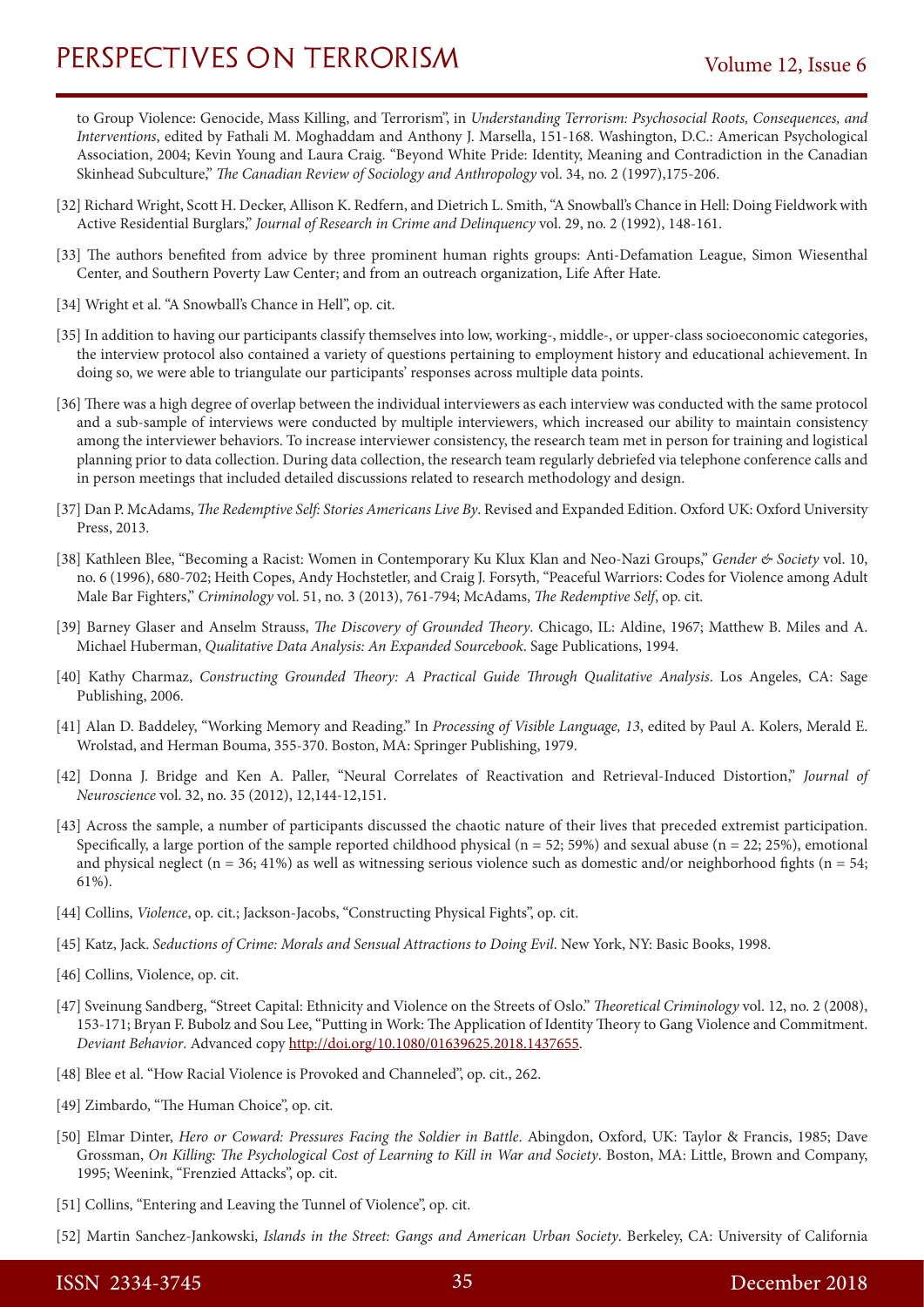Press, 1991; Spaaij, "Men like Us, Boys like them", op. cit.; Silke, "Deindividualization, Anonymity, and Violence", op. cit.

- [53] Anderson, Elijah. *Code of the Street*. New York, NY: W. W. Norton & Company, 1999.
- [54] Zimbardo, "The Human Choice", op. cit.; Collins, "Entering and Leaving the Tunnel of Violence", op. cit.
- [55] Rob White, "Weapons are for Wimps: The Social Dynamics of Ethnicity and Violence in Australian Gangs", in *Street Gangs, Migration and Ethnicity* edited by Frank van Gemert, Dana Peterson, and Inger-Lise Lien, 140-155. Devon, UK: Willan Publishing, 2008.
- [56] Anderson, *Code of the Street*, op. cit.
- [57] Katz, *Seductions of Crime*, op. cit.;
- [58] Kjerstin Andersson, "Constructing Young Masculinity: A Case Study of Heroic Discourse on Violence," *Discourse Sociology* vol. 19, no. 2 (2008), 139-161; Willem Schinkel, "The Will to Violence," *Theoretical Criminology* vol. 8, no. 1 (2004), 5-32.
- [59] Curtis Jackson-Jacobs, "Taking a Beating: The Narrative Gratifications of Fighting as an Underdog", in *Cultural Criminology*  Unleashed edited by Jeff Ferrell, Keith Hayward, Wayne Morrison, and Mike Presdee. 231-233. London, UK: Glasshouse Press, 2004.
- [60] James W. Messerschmidt, *Masculinities and Crime: Critique and Reconceptualization of Theory.* Lanham, MD: Rowman & Littlefield Publishers, 1993.
- [61] Pete Simi and Steven Windisch, "Why Radicalization Fails: Barriers to Mass Casualty Violence," Terrorism and Political Violence. 2018. Advanced online publication URL:<https://doi.org/10.1080/09546553.2017.1409212>
- [62] Katz, *Seductions of Crime*, op. cit.; Simi and Futrell, *American Swastika*, op. cit.
- [63] Bandura, *Social Foundations*, op. cit.; Collins, "Entering and Leaving the Tunnel of Violence", op. cit.; Zimbardo, "The Human Choice", op. cit.
- [64] Thomas J. Scheff and Suzanne M. Retzinger, *Emotions and Violence: Shame and Rage in Destructive Conflicts*. Lincoln, NE: iUniverse Inc., 2001.
- [65] Sharon M. Boles and Karen Miotto, "Substance Abuse and Violence: A Review of the Literature," *Aggression and Violent Behavior* vol. 8, no. 2 (2003), 155-174.
- [66] Walter B. Cannon, *The Wisdom of the Body*, 2nd Ed. New York, NY: W. W. Norton & Company, 1932.
- [67] Morten Braender, "Adrenalin Junkies: Why Soldiers Return from War Wanting More," *Armed Forces & Society* vol. 41, no 1 (2016), 3-25.
- [68] Simon Cottee and Keith Hayward, "Terrorist (E)motives: The Existential Attractions of Terrorism," *Studies in Conflict & Terrorism* vol. 34, no. 12 (2011), 963-986; Weenink, "Frenzied Attacks", op. cit.
- [69] David Johnson and Geraldine Lewis, "Do You Like What You See? Self‐Perceptions of Adolescent Bullies," *British Educational Research Journal* vol. 25, no. 5 (1999), 665-677.
- [70] Stephen Tomsen, "A Top Night: Social Protest, Masculinity and the Culture of Drinking Violence," *British Journal of Criminology*  vol. 37, no. 1, 1997, 90-102; Jackson-Jacobs, "Taking a Beating", op. cit.; Schinkel, "The Will to Violence", op. cit.
- [71] Kevin Hayward, "The Vilification and Pleasure of Youthful Transgression", in *Youth Justice: Critical Readings* edited by John Muncie, Gordon Hughes, and Eugene McLaughlin, 80-94. London, UK: Sage Publications, 2002; Jackson-Jacobs, "Taking a Beating", op. cit.
- [72] Nassauer, "From Peaceful Marches to Violent Clashes", op. cit.; Winship et al. "Keeping Up the Front", op. cit.
- [73] Joseph Wolpe, *The Practice of Behavior Therapy*, 3rd Ed. New York, NY: Pergamon Press, 1982.
- [74] Krahé, Barbara, Ingrid Möller, L. Rowell Huesmann, Lucyna Kirwil, Juliane Felber, and Anja Berger. "Desensitization to Media Violence: Links with Habitual Media Violence Exposure, Aggressive Cognitions, and Aggressive Behavior." *Journal of Personality and Social Psychology* vol. 100, no. 4 (2011), 630-646.
- [75] For exception, see Carnagey, Nicholas L., Craig A. Anderson, and Brad J. Bushman. "The Effect of Video Game Violence on Physiological Desensitization to Real-Life Violence." *Journal of Experimental Social Psychology* vol. 43, no. 3 (2007), 489-496.
- [76] Bandura, *Social Foundations*, op. cit.; Collins, *Violence*; Zimbardo, "The Human Choice", op. cit.